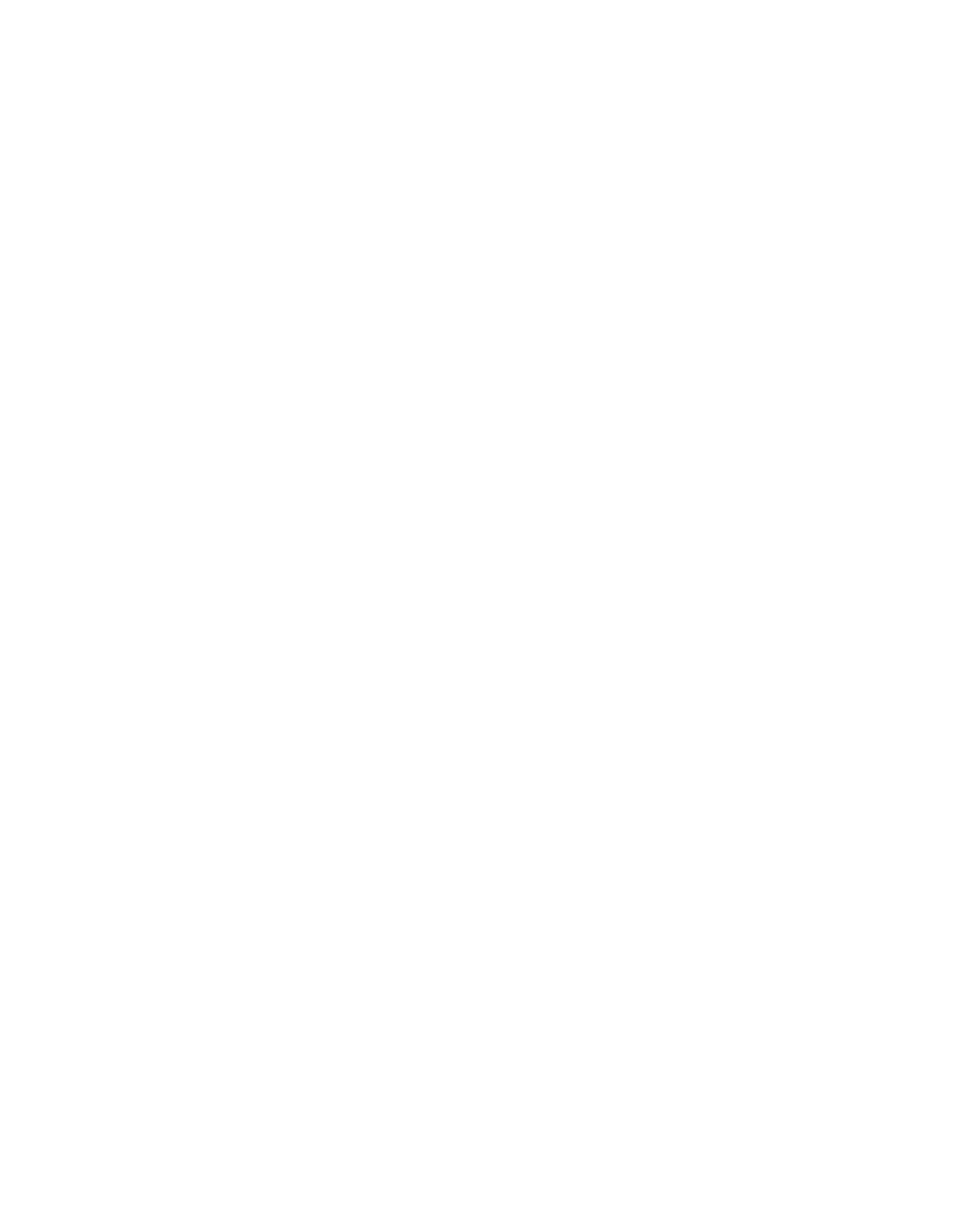### **AUTHORS OF THIS REPORT**

#### **Gina Brooks, MSL**

Behavioral and Community Health Sciences Graduate School of Public Health

#### **Richard Garland, MSW**

Behavioral and Community Health Sciences Graduate School of Public Health

#### **Steven M. Albert, PhD**

Behavioral and Community Health Sciences Graduate School of Public Health

**Center for Health Equity**

University of Pittsburgh Graduate School of Public Health Behavioral and Community Health Sciences **HOMICIDE REVIEW PARTICIPATION**

**Kimberly Beechan** Allegheny County Jail

#### **Kimberly Booth**

Juvenile Probation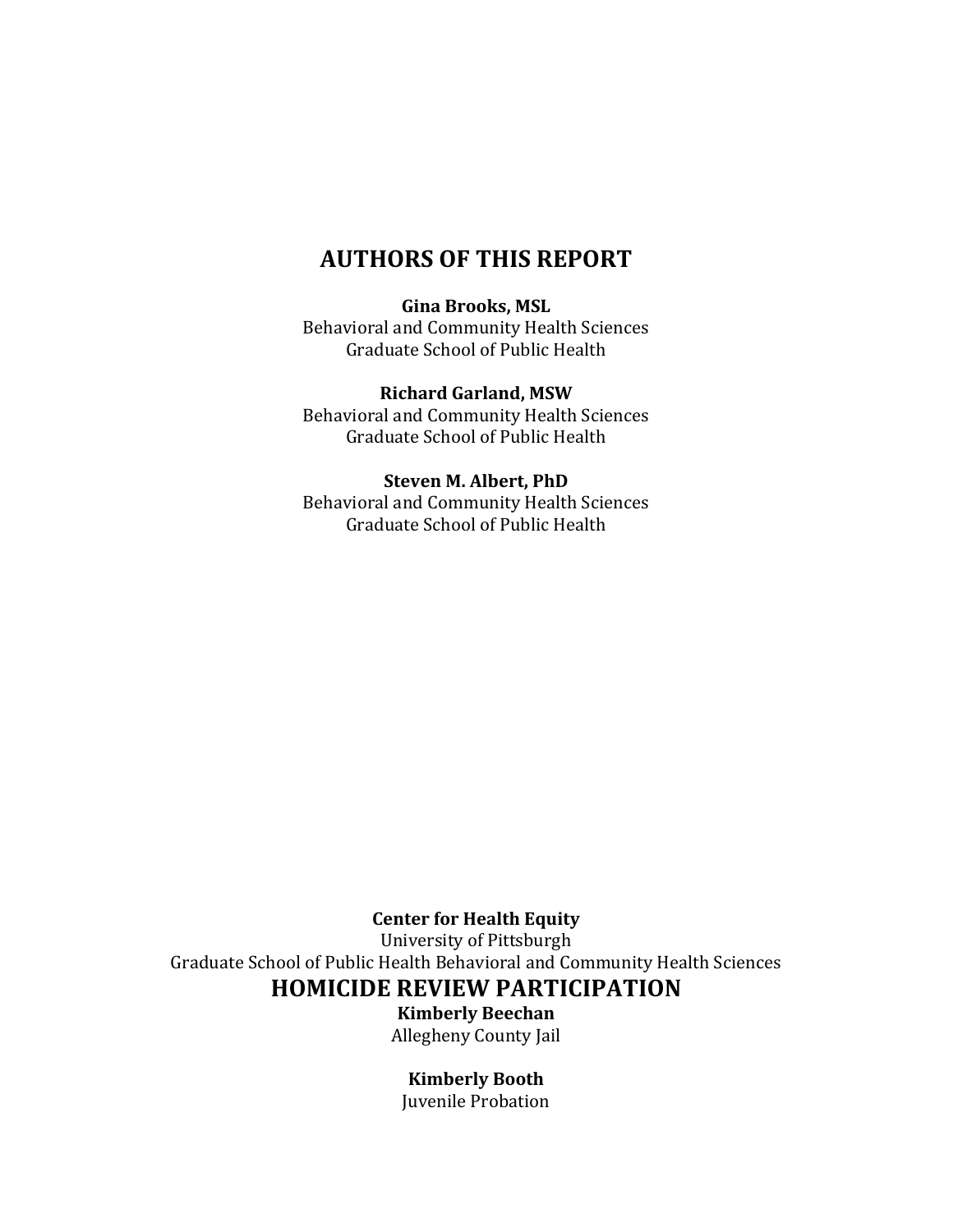**Barry Bud** Pittsburgh Police Department

#### **Rob Conroy**

Ceasefire PA

#### **Jane Daitilo**

U.S District Attorney

**Jay Gilmer** City of Pittsburgh/Pittsburgh Initiative to Reduce Crime

> **Kirk Holbrook**  Chief of staff Jake Wheatley Office

#### **Emily Kulick**

Allegheny County Department of Human Services

**Conor Lamb**  Federal Attorney

**Raymond Logan** Consultant

#### **Molly Morrill** Allegheny County Jail collaborative coordinator

**Sabrina Orlansky**  Allegheny County Adult Probation

**Julie Platt**  University of Pittsburgh Intern

> **Roland L. Slade, Sr.**  Kingsley Association

### **Taili Thompson**

Operation Better Block **Art Terry** Department of Health

**Mike Vogel**  Housing Authority Chief of Police

#### **Chengyuan Zhou**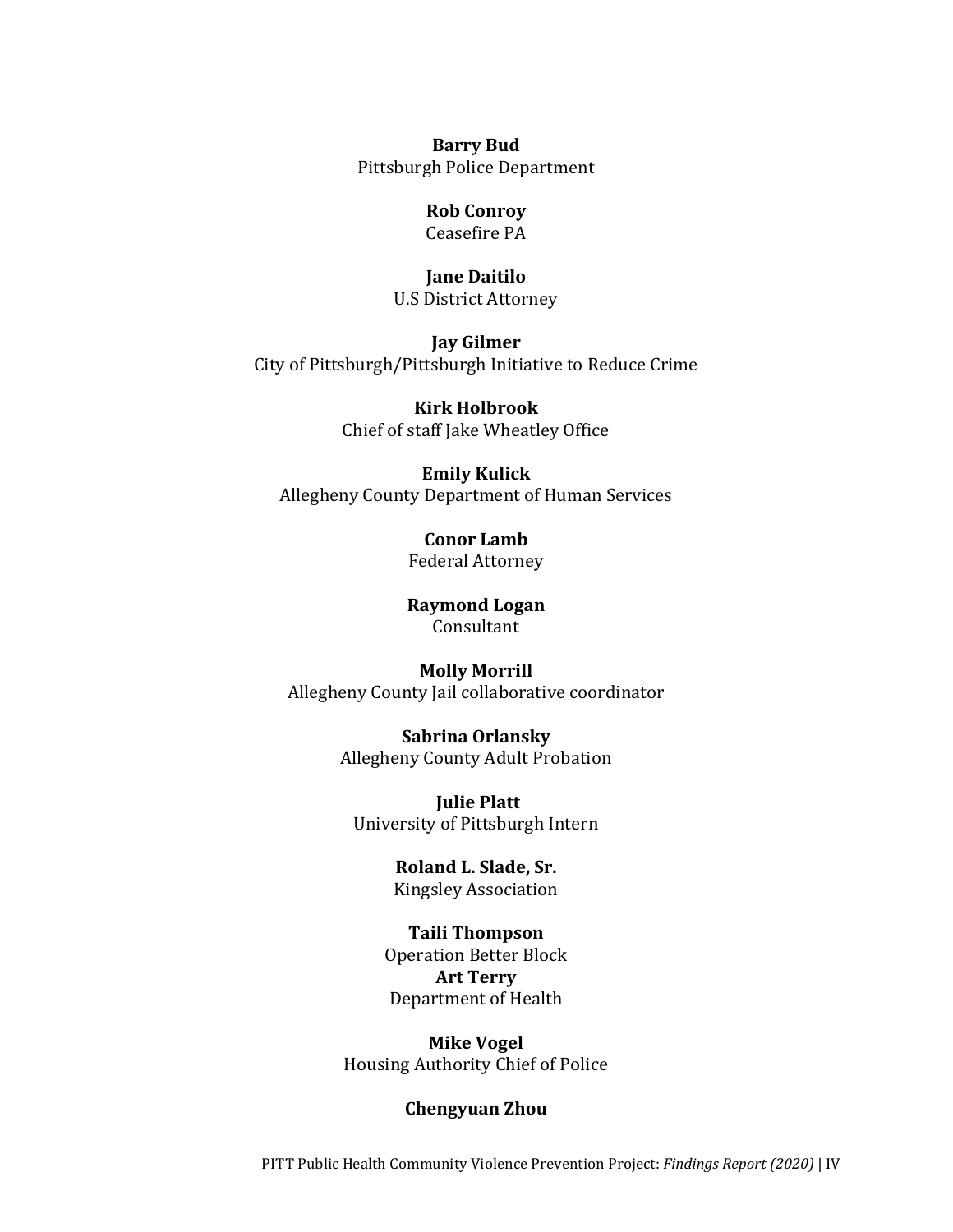Allegheny County Department of Human Services

### **SUPPORTIVE CONTRIBUTORS**

**Tamara Collier** 

United States Attorney's Office for the Western District of Pennsylvania

**Erin Dalton**  Allegheny County Department of Human Services

> **Mary Greer** UPMC Presbyterian Trauma Services

**David Harris**  University of Pittsburgh Professor of Law

**Tim Harvison** Crafton Borough Police Department

**Alan D. Murdock** UPMC Presbyterian Trauma Services

**LaToya Warren** Allegheny County Department of Human Services

### **ADVISORY BOARD**

**Franco Harris** Super Bakery, Inc.

**Lisa Kuzma**  Allegheny County Department of Human Services

**Bill Strickland** Manchester Bidwell Corporation

### **FUNDING SUPPORT**

**Richard King Mellon Foundation** Pittsburgh, PA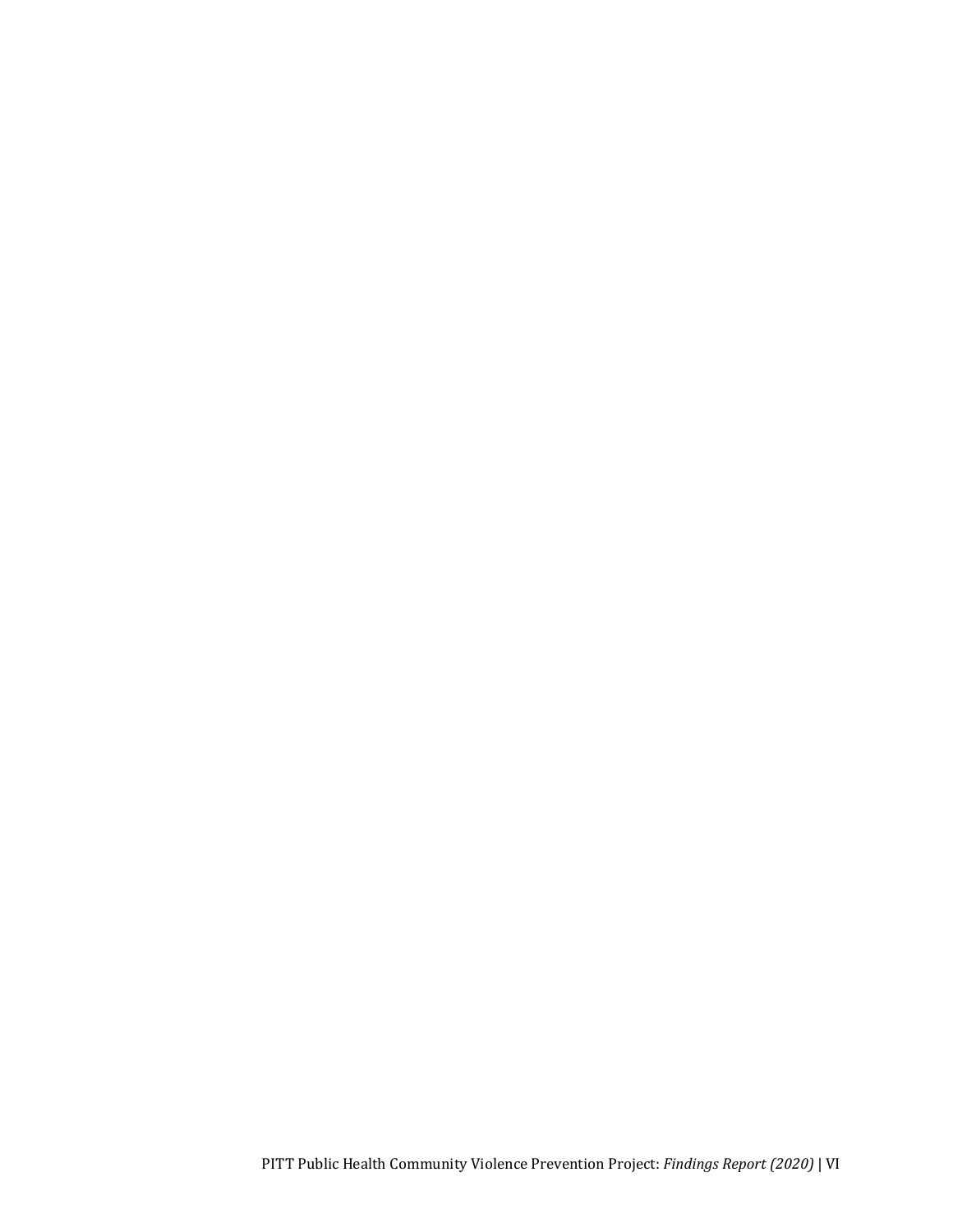## **Table of Contents**

| Geographic and Temporal Trends <b>contract to the Contract of Temporal Trends</b> continuum continuum contract and Temporal Trends |  |
|------------------------------------------------------------------------------------------------------------------------------------|--|
|                                                                                                                                    |  |
|                                                                                                                                    |  |
|                                                                                                                                    |  |
|                                                                                                                                    |  |
|                                                                                                                                    |  |
|                                                                                                                                    |  |
|                                                                                                                                    |  |
|                                                                                                                                    |  |
|                                                                                                                                    |  |
| Key Contributing factors ……………………………………………………………………………………………18                                                                     |  |
|                                                                                                                                    |  |
|                                                                                                                                    |  |
|                                                                                                                                    |  |
|                                                                                                                                    |  |
|                                                                                                                                    |  |
|                                                                                                                                    |  |
|                                                                                                                                    |  |

**©** 2020 Graduate School of Public Health, Center for Health Equity. This work may be cited, reproduced and distributed, in whole or part, without alteration and without prior written permission, provided all copies properly reference attribution.

Suggested Citation: Brooks G, Garland R *PITT Public Health Community Violence Prevention Project: Homicide Review Findings Report (2020).* Pittsburgh: University of Pittsburgh Graduate School of Public Health, Center for Health Equity; 2020.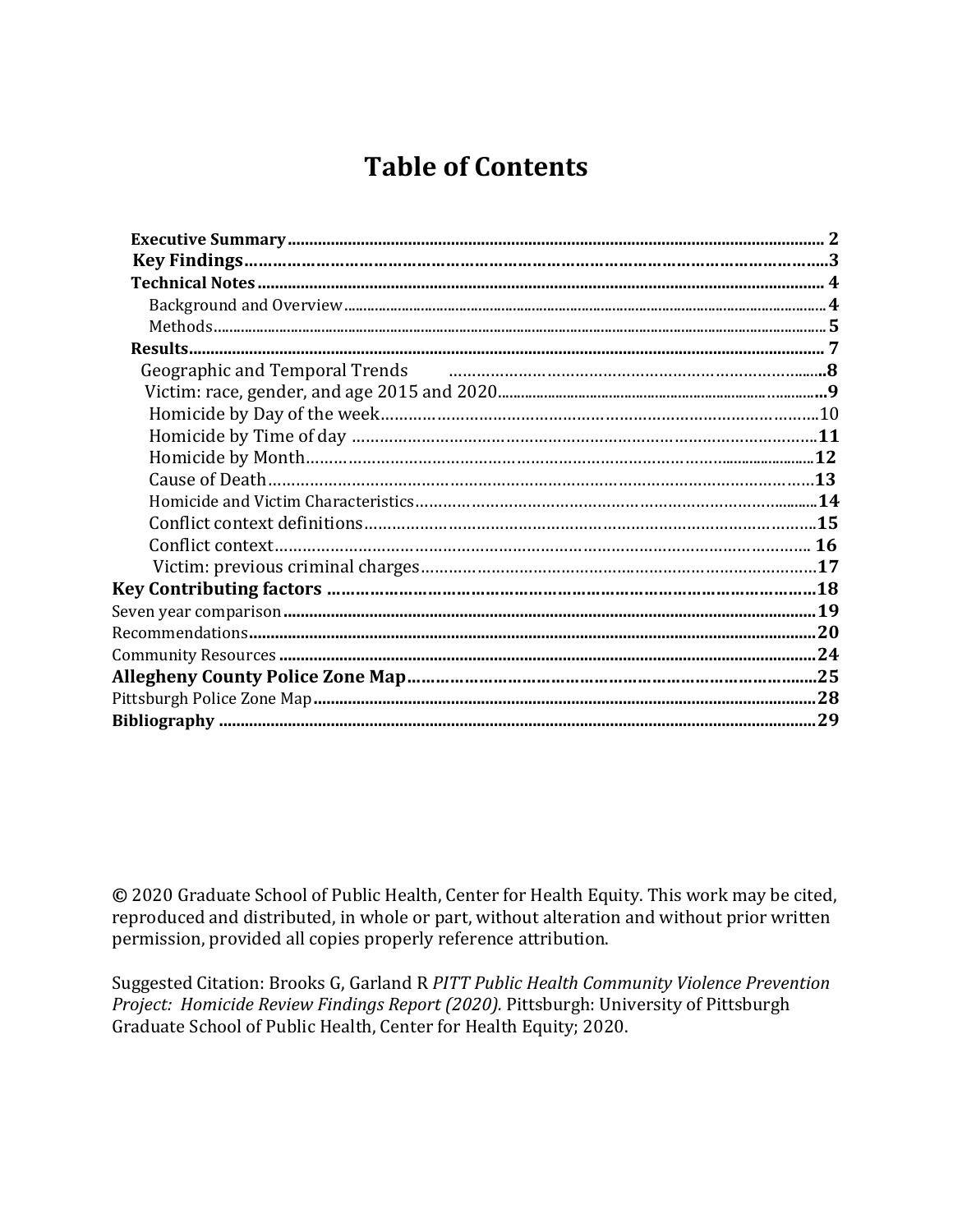#### **Executive Summary**

Our detailed review of Allegheny County's 108 homicides in 2020 further supports the need to distinguish between types of homicide cases. The 2020 homicide total for the City of Pittsburgh was 53 (increase in 54% from 2019) and for the suburban areas was 55 (decrease of 8% from 2019).

#### **Allegheny County Homicide Demographics 2020**

- 95 (88%) victims were male (compared to 82% in 2019).
- 87 (81%) victims were black (compared to 85% in 2019).
- 12 victims were killed in Wilkinsburg area, leading the most deaths in one neighborhood.
- The median age of a homicide victim was 31.
- 25% of homicide victims were African American males between the ages of 21-30.

#### **A Typical Homicide in Allegheny County**

- **Victim**
	- ➢ Male
	- ➢ African American
	- ➢ Between 21-30 years old
	- $\triangleright$  Has between 1 and 3 prior arrests
	- $\triangleright$  Has prior drug and/or burglary arrest on arrest history
	- $\triangleright$  Was or previously on probation/parole

#### • **Suspect**

- ➢ Male
- ➢ African American
- ➢ Between 18-28 years old
- $\triangleright$  Has between 1 and 5 prior arrests
- ➢ Has prior drug and/or weapon arrest on arrest history
- $\triangleright$  Was or previously on probation/parole

#### • **Homicide Circumstances**

- $\triangleright$  The victim and suspect were peers (they had something in common)
- $\triangleright$  The incident occurred between 9pm-12am
- $\triangleright$  The incident occurred on Wednesday
- $\triangleright$  The homicide involved a firearm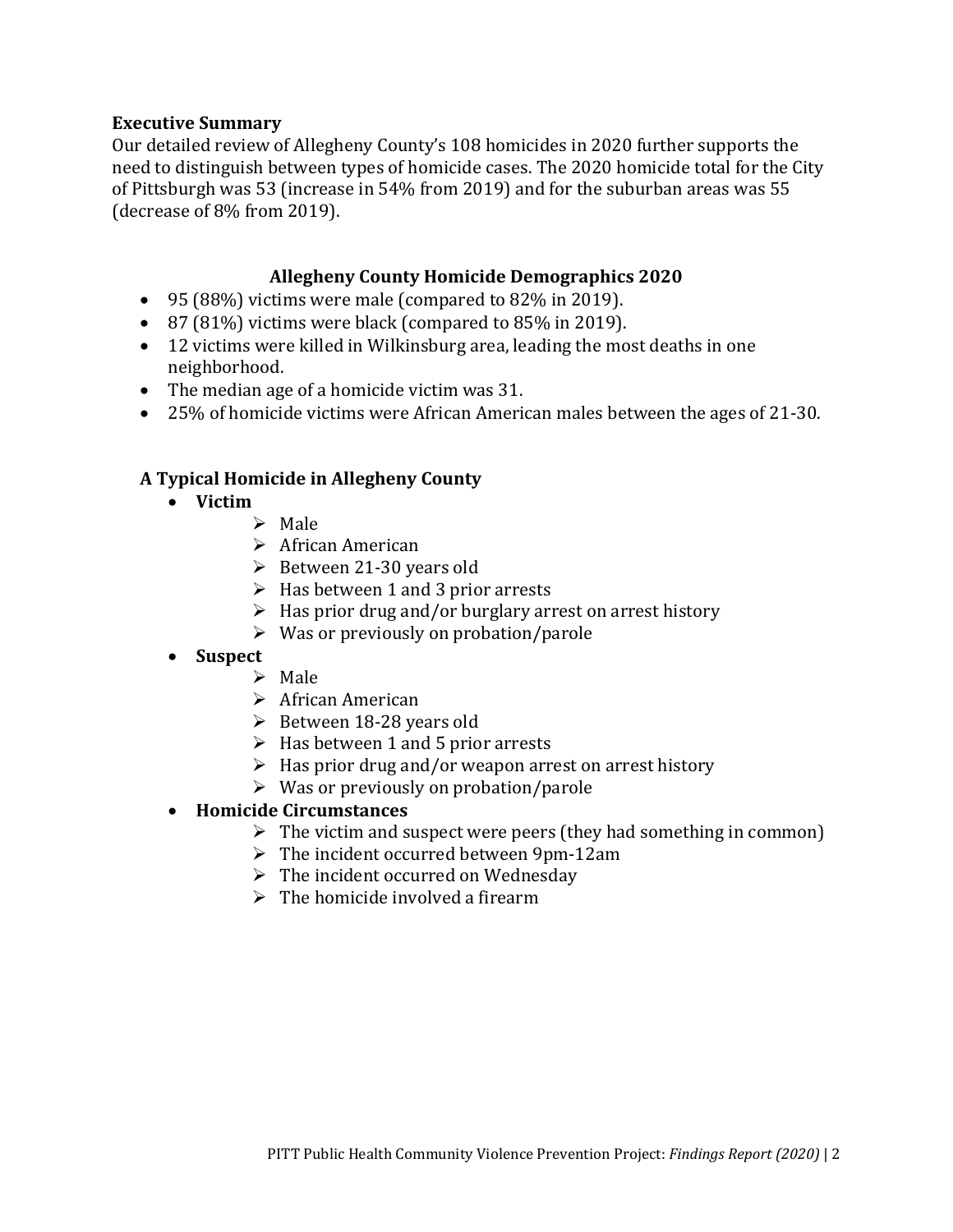#### **Key findings from 2020 show that:**

- **Homicide victimization continues to be unevenly distributed across populations or places.** While only 13% of Allegheny County residents are African American, 81% of the victims were black. Fifteen percent of the homicides occurred in just one zip code of Allegheny County's 130 neighborhoods, zip code 15208.
- **Firearms are the main cause of death.** 90% of homicides were firearm related.
- **Social context matters for homicide victimization.** Chronic, multigenerational involvement in violence and illegal activities; additional opportunities for conflict through increased use of social media (e.g., Facebook, Instagram, Snapchat, twitter, YouTube and websites attracting extremists); prevalence of drugs, alcohol, and access to firearms; biases and violence as normative behavior were identified as relevant in the homicides.

The complexity of homicide and intentional injury prevention has become increasingly clear and points to the urgent need for efforts to address violence at multiple levels within Allegheny County communities. The recommendations include:

- **Identify and involve the support networks of at-risk individuals and engage those at risk who are not currently involved in mandated health or behavior programs.** Engaging individuals and families at risk of violence victimization in non-traditional settings (e.g., community-based organizations, primary care clinics) is a strategic way to address the complexity of peer conflict. We must begin to vet the agencies that deliver health and behavioral health services, to make sure we get the proper fit to assist families, communities, and children affected by this disease.
- **Modify community programs' participation requirements to ensure equal access.** Engaging individuals will improve participation and commitment: Modify participation requirements (e.g., parent/guardian signature payments), adapt service delivery to include non-traditional methods in communities, increase communication and coordination among behavior, health, and social programs and systems. After-school programs are a necessity for meeting the community members in community areas.
- **Increase community participation and investment in violence prevention efforts.** Combat attitudes of violence as normative behavior and promote an appropriate form of conflict resolution; support existing anti-violence groups and coalitions that provide awareness, education, and prevention; improve and strengthen community-police relations; and distribute anti-violence materials throughout Pittsburgh. Provide more education to change perceptions. We want to change community norms through education and resources.
- **Enhance the homicide review process to better inform our understanding of contributing factors and potential solutions.** Recruit new community and law enforcement members; enhance data collection efforts, specifically to better account for the unique factors involved in peer relationship homicides; increase police involvement; and enhance dissemination method.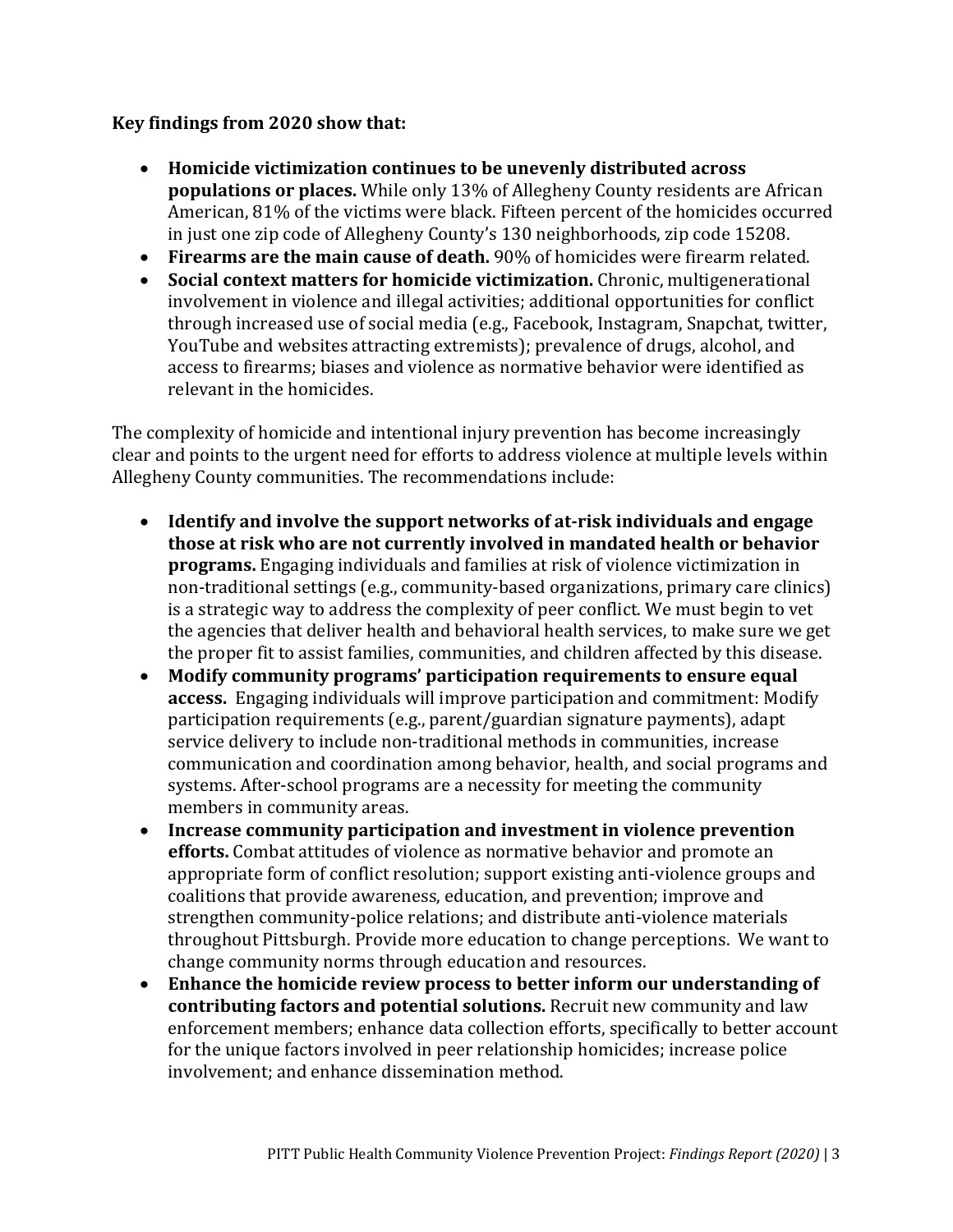#### **Technical Notes**

The Pitt Public Health Community Violence Prevention Initiative, within the Center for Health Equity and Department of Behavioral and Community Health Sciences at the Graduate School of Public Health, began in August 2012. Applying a public health perspective, the project gains an enhanced understanding of the contextual and underlying factors impacting community violence so recommendations specific to the needs of Allegheny County communities can be made. Using our greater understanding and the experience gained from the 2012 through 2020 Homicide Reviews, this represents our ninth findings report. As of 2014, we expanded our reporting to include data for all of Allegheny County and not just for the City Pittsburgh.

#### **Background and Overview**

*In March of 2020, COVID-19 virus hit the community, and we were placed on red curfew at 8pm, everything was closed besides hospitals, grocery stores and other businesses that were considered essential until June of 2020. For the two months we were in lockdown, homicides and shootings were almost the same as 2019, with slightly less shootings. In June, homicides spiked with the highest number of homicides committed in the year of all 12 months. With adult and youth frustrations of being confined to their homes for so long, people started throwing COVID-19 parties which violated the governor's order. With many young people in lockdown, we have seen more of a presence on social media. Many feuds were born during the pandemic, and when Allegheny County went from red to yellow and the lockdown was lifted, we saw an uptick in shootings and homicides, which was in June.* 

*As in our previous reports, we started to see the trend of more homicides being committed in the communities outside of the city of Pittsburgh. To the city's effort with its Group Violence Intervention (GVI), we have seen a steady decrease in the city of Pittsburgh's homicide rate. GVI is made up of a relationship with Pittsburgh Police and outreach workers working together to address issues in the neighborhoods of the city.*

*Outreach workers are men and women from the community that have the relationships and expertise to talk with people of all ages in the community and to calm situations that could turn into deadly occurrences. The key to GVI's success is that law enforcement has taken a new approach to situations that happen every day in the communities they serve. The partnership created with GVI enables better understanding of community occurrences and dynamics. If an outreach worker can calm a situation and offer services to address an issue it helps prevent violence resulting in homicides.* 

*As previously mentioned, homicide rates in the city of Pittsburgh have declined while rates in suburban communities' increased in 2019 and decreased in 2020. The city of Pittsburgh has done a lot of work in the city and the downtown areas, causing gentrification in many city communities. In the past ten or more years, we have seen housing communities close and city residents displaced due to the closing of certain housing communities into county communities. Affordable housing is almost non-existent in the city communities. Section 8 housing is at an all-time low, which has forced past residents to look outside the city for relief.*

*It should be noted we have more than 142 municipalities in Allegheny County. We have a lot of landscape to cover, and each of those municipalities has their own police*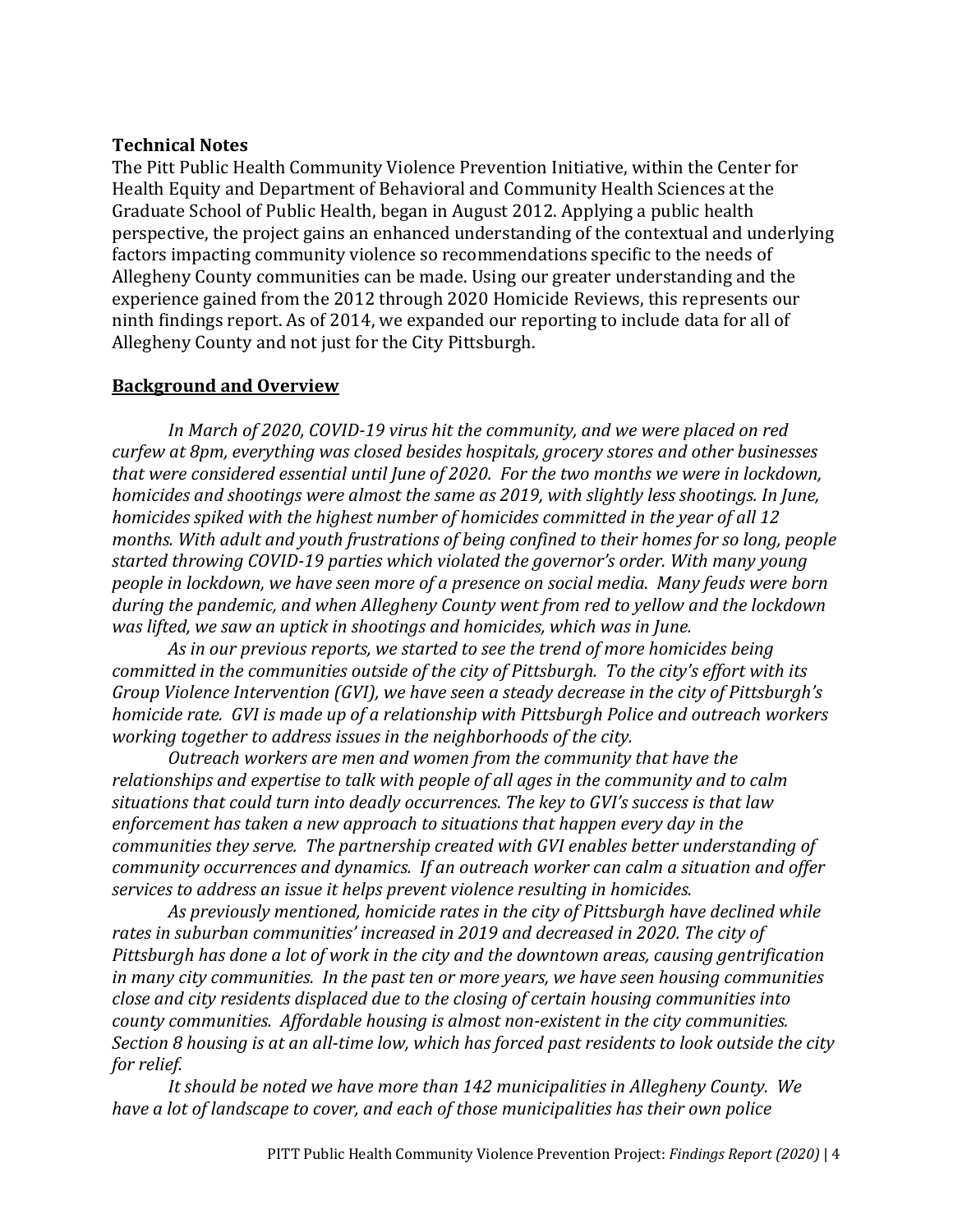*department. Some or most do not have the adequate training, which many new police officers' need. Through our work on the Mayor's Police Reform Taskforce, we reference the need for more training such as de-escalation techniques, and changes in the "use of force" policies. In the Mon-Valley, many of the officers are part-time officers and work other jobs to make an average salary. For men or women who are interested in being an officer, an affordable pay and training is essential in changing the relationship with the community atlarge.* 

*In the suburban communities, we must work harder at creating the same things the city has done. First, we must improve police-community relationships but also establish projects like GVI county-wide. Second, there must be communication between officials and community workers to address issues in the communities.*

*This report shows that over 80% of victims were African American men and most were between 21 -30 years of age. In our statistics, you will also see the majority of these incidents occurred between 9pm – 12am. Homicides were most likely to occur on a Wednesday, and they were most likely to occur in or on the streets. This differs from other reports in the past where homicides were more likely to occur on the weekends. When we had written our report last year, McKeesport was the county community that showed an uptick in the homicides. In both 2019 and 2020, Wilkinsburg was the community in the county that had the most homicides. Looking at the City of Pittsburgh's numbers, the East End of Pittsburgh has continued to lead in the homicide count as it relates to zone 5. While last year, the South Side neighborhoods had an uptick in the homicides. We know that many of the shootings as well as the homicides that have occurred in the past couple of years is due to people moving from the city to the county, and county to city. Many of the people we speak to in the community always speak about not knowing many of the new people in their community, which makes it hard for law enforcement and community outreach workers to build relationships with the community.*

*We see that more interventions like what has been done in Pittsburgh is needed in county communities, starting with communication among people and law enforcement.* 

Our broad goals are to:

- 1. Uncover patterns among incidents of homicide.
- 2. Identify key preventable factors that contributed to the homicide.
- 3. Develop recommendations for homicide prevention.
- 4. Disseminate information and engage in community dialogue about violence prevention within Pittsburgh and Allegheny County neighborhoods.

- Richard Garland

**Partnership Coordination** Using a participatory-based approach, key local stakeholders were identified and invited to partner on project activities. Community partners involved representatives from a variety of organizations, each invested and contributing expertise to the project's objectives. Partners included adult and juvenile courts, county jail, city and county social service providers, public health professionals, trauma physicians and health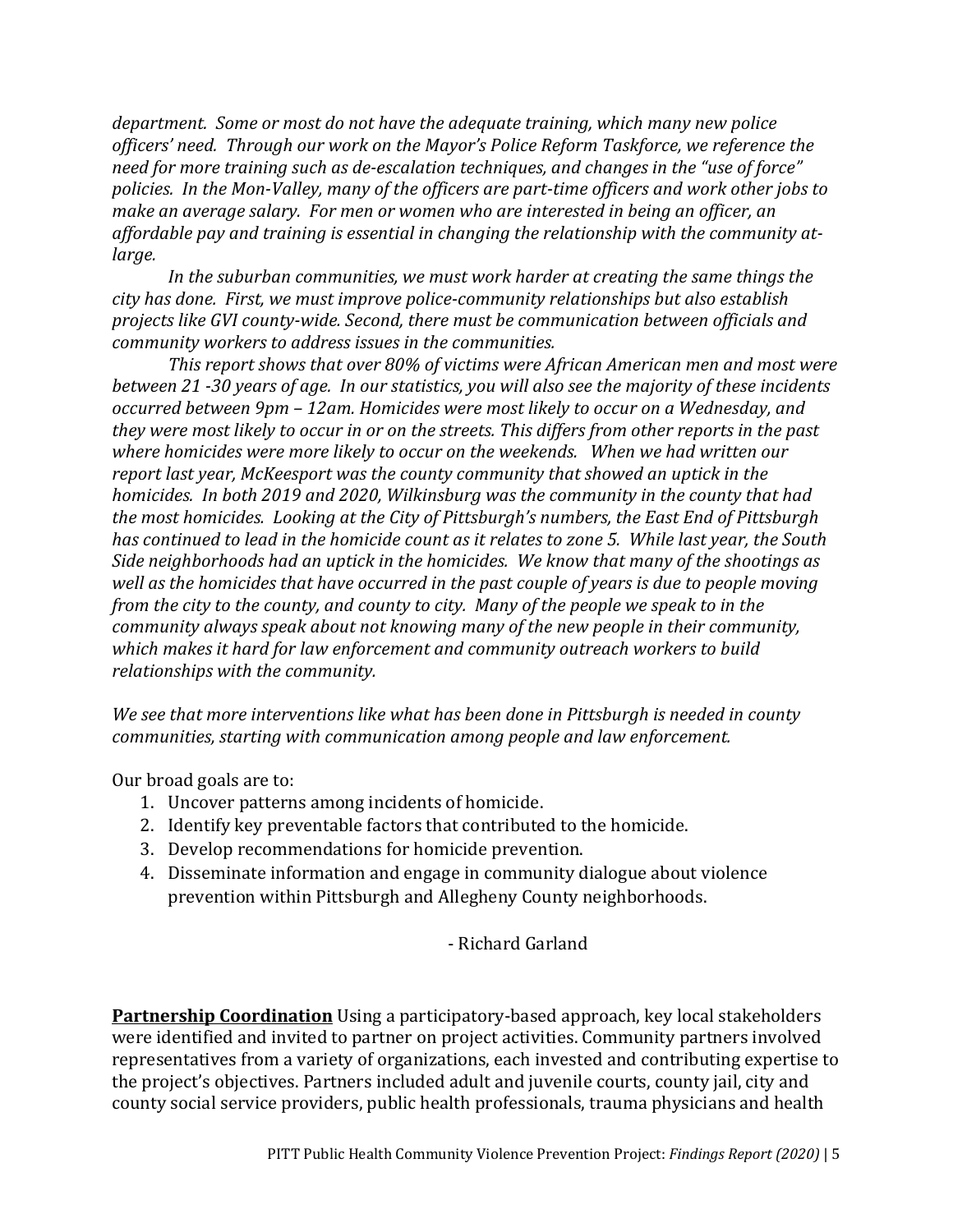care professionals, schools, anti-gun violence advocates, and community members with long-standing experience with violence prevention efforts in Allegheny County.

**Data from Partners** Data were collected on the 97 homicides through complementary sources of information including the Allegheny County Jail, Allegheny County Department of Human Services, Allegheny County Adult and Juvenile Probation, Health networks various social media sites and the Allegheny County Medical Examiner's Office. Partners were responsible for searching their own agencies for victim-specific information (e.g., previous involvement or supervision history, previous criminal charge) and sharing in preparation for review meetings.

**Data from Community** Two coaches - two academic research staff - constituted the "outreach team," who gathered fine-grained, contextual information surrounding the homicides from communities impacted by violence. Our outreach team members (Life Coaches) are long-term residents of Allegheny County with extensive violence prevention experience, particularly around retaliatory violence and street outreach. The outreach team discussed homicide cases with key neighborhood members and attended local community meetings to collect further detailed information. Information was gathered for each homicide and victim, including such things as relationship of the victim with the suspected perpetrator, evidence of previous conflict between the two, and family history of violence. The outreach team used information gathered from the community and media outlets to reach a consensus on whether the risk of retaliation was likely.

**Homicide Review Group** Composed of community partners, six homicide review group meetings took place with an average of 8-15 people per review attended. The reviews were held in person (at the Homewood Community Engagement Center and GSPH) and then virtually because of the pandemic from January 2020 to January 2021, and we reviewed 67 homicides. Community-based groups specific to the neighborhood where homicides occurred also were invited to attend the review. Meeting leaders encouraged brainstorming underlying causes of violence, intervention implications, and recommendations. All review meeting participants signed a non-disclosure statement.

The information discussed in this report represents a summary of collected data and information shared in homicide review group meetings and does not represent individual or organizational perspectives.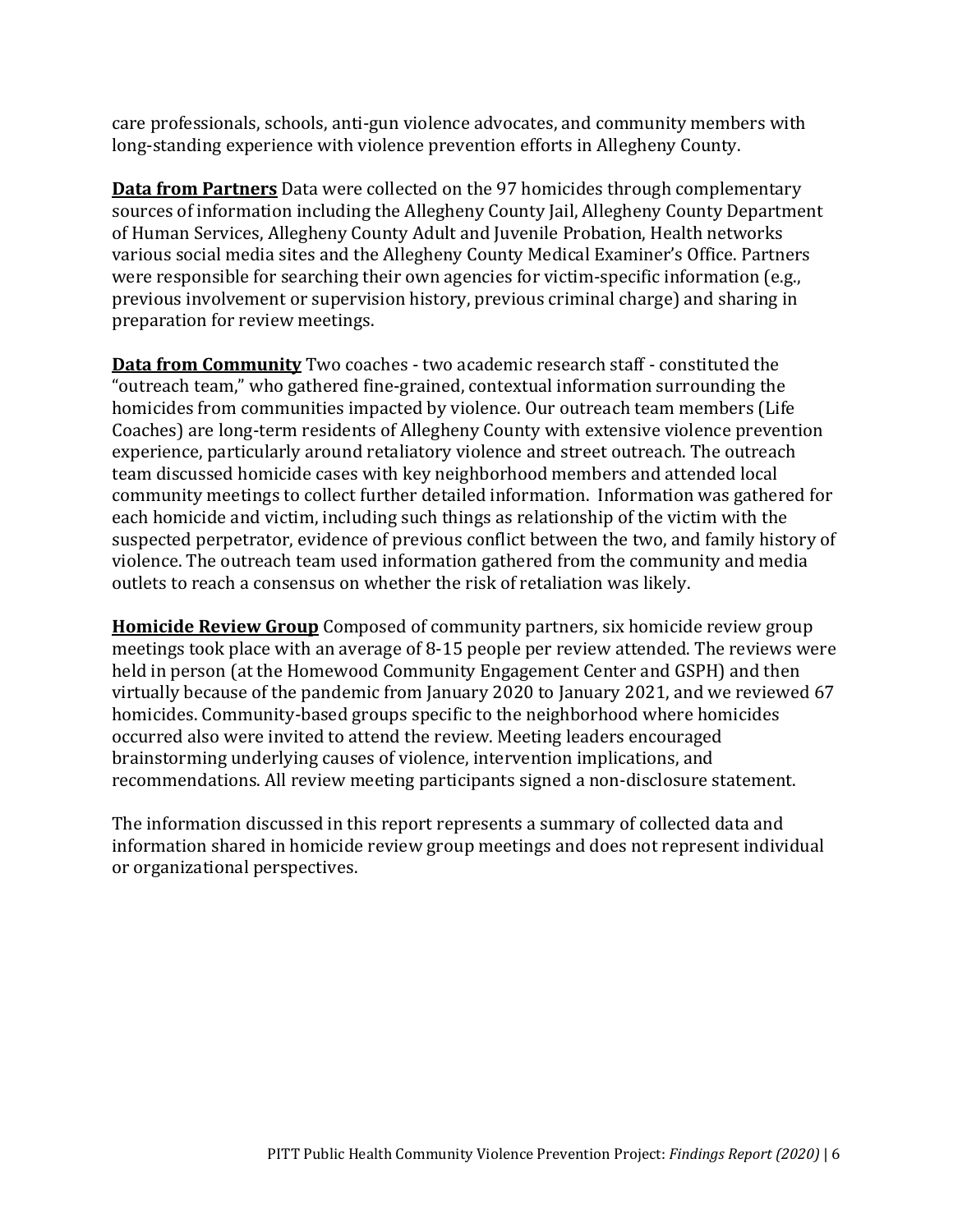### **Results**

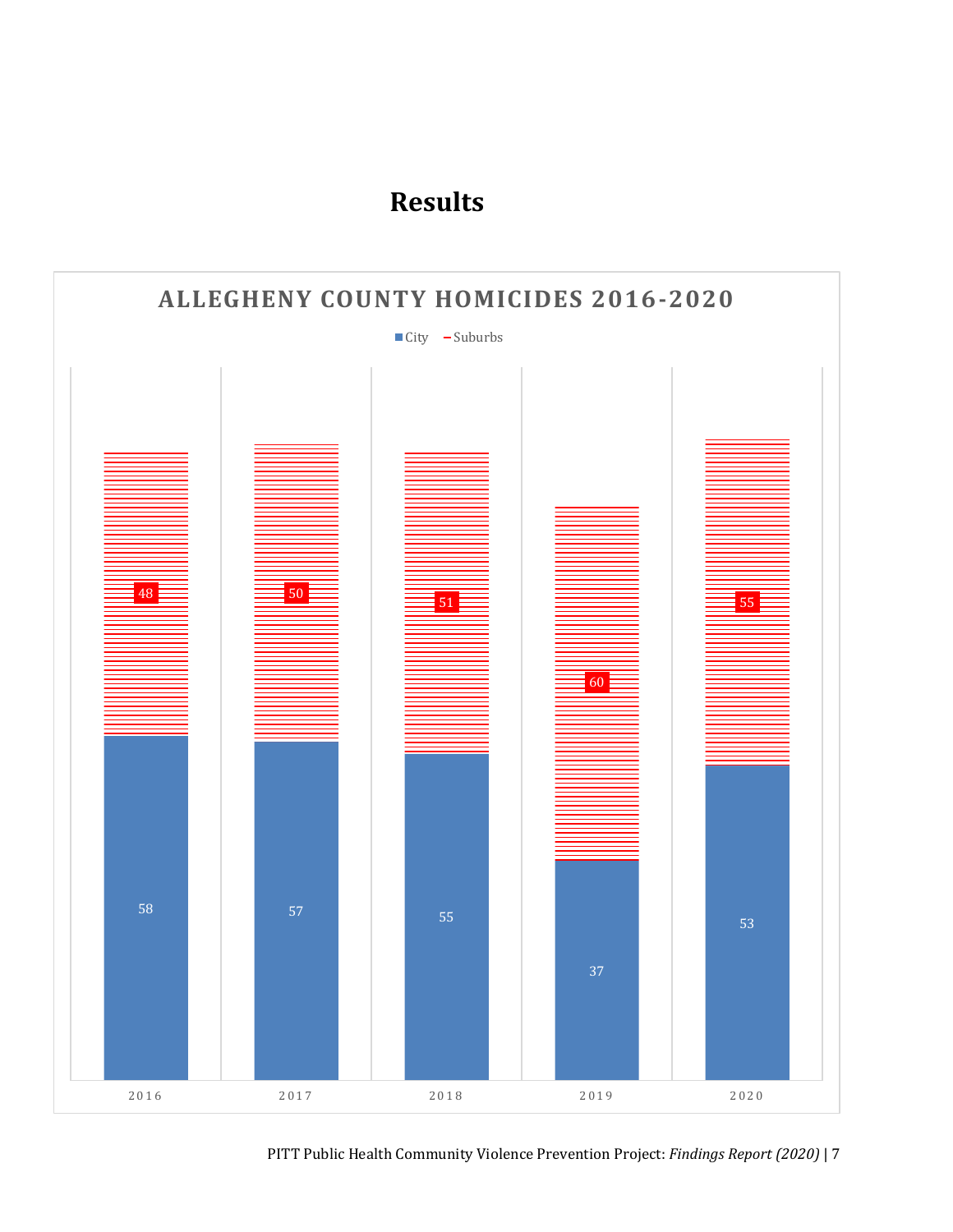|                 |                                                          |                                                       |                               |                                                                           | Homicide<br><b>Victims</b> | <b>Victims</b>              | Homicide Homicide<br><b>Victims</b> | Homicide<br><b>Victims</b> | Homicide<br><b>Victims</b>               |
|-----------------|----------------------------------------------------------|-------------------------------------------------------|-------------------------------|---------------------------------------------------------------------------|----------------------------|-----------------------------|-------------------------------------|----------------------------|------------------------------------------|
| <b>Zip Code</b> | Neighborhood(s)                                          | <b>Land Area</b>                                      | Population                    | <b>Police Department</b>                                                  | 2016                       | 2017                        | 2018                                | 2019                       | 2020                                     |
| 15236           | <b>Baldwin</b>                                           | 5.9 sq mi                                             | 19,812                        | <b>Baldwin P.D.</b>                                                       | 0                          | 2                           | 0                                   | 0                          | з                                        |
| 15202<br>15102  | <b>Bellevue</b><br><b>Bethel Park</b>                    | 1.01 sq. mi<br>10.35 sq. mi                           | 8624<br>29, 529               | Bellevue P.D.<br><b>Bethel Park P.D.</b>                                  | з<br>0                     | 1<br>0                      | $\mathbf{1}$<br>o                   | 0<br>$\mathbf 1$           | o<br>o                                   |
| 15014           | <b>Brackenridge</b>                                      | 0.51 sq. mi                                           | 3262                          | Brackenridge P.D.                                                         | $\mathbf{1}$               | 0                           | 0                                   | 0                          | o                                        |
| 15221           | <b>Braddock Hills</b>                                    | $1.0$ sq mi                                           | 1880                          | <b>Braddock Hills P.D.</b>                                                | 0                          | 4                           | 0                                   | o                          | 0                                        |
| 15104           | <b>Braddock</b>                                          | 2.45 sq. mi                                           | 8839                          | <b>Braddock P.D.</b>                                                      | 3                          | 2                           | 2                                   | 0                          | 4                                        |
| 15227           | <b>Brentwood</b>                                         | 1.45 Sq. mi                                           | 9613                          | Brentwood P.D.                                                            | 2                          | 5.                          | ۵                                   | 2                          | $\mathbf{1}$                             |
| 15017           | The graph above shows the nu                             | 131045 sgr mil<br>111045 sgr milj<br>, 11.16 sg. milj | 16,699                        | Bridgeville B.B.<br>Carnegie P.D.                                         |                            | compared to sub             | <br>H <sup>a</sup> bar              | $\mathbf 1$                | o                                        |
| 15106           |                                                          |                                                       | 77 <del>01000</del><br>18,536 |                                                                           | ΰ                          | Ō                           |                                     | 1                          | 0                                        |
| 15025           | <b>Clairton, Jefferson Hills</b>                         |                                                       |                               | <u>neighborhoodsaff,Allegbery Countydianam 401</u> 6 – 2020. <sub>3</sub> |                            | 0                           | 4                                   | o                          | 1                                        |
| 15216<br>15110  | Dormont<br><b>Duquesne</b>                               | <del>0.7 sq mi</del><br>1.82 sq. mi                   | 8593<br>5547                  | Dormont P.D.<br>Dugesne P.D                                               | 0<br>0                     | Ι<br>$\mathbf{1}$           | ᠳ<br>4                              | o<br>2                     | 0<br>o                                   |
| 15112           | <b>East Pittsburgh</b>                                   | 0.4 sq mi                                             | 1822                          | East Pittsburgh P.D.                                                      | $\mathbf 1$                | 1                           | $\mathbf{1}$                        | 2                          | o                                        |
| 15223           | Etna                                                     | 0.73 sq. mi                                           | 3397                          | Etna P.D.                                                                 | $\mathbf{z}$               | 0                           | 0                                   | 0                          | 0                                        |
| 15238           | <b>Forward Township</b>                                  | 19.9 sq. mi                                           | 3771                          | Forward Township P.D.                                                     | 0                          | 0                           | o                                   | 0                          | 2                                        |
| 15045           | Glasport                                                 | 1.9 sq. mi                                            | 4,483                         | <b>Glassport P.D.</b>                                                     | 0                          | 1                           | o                                   | O                          | o                                        |
| 15101           | <b>Allison Park</b>                                      | 13.82 sq. mi                                          | 21, 741                       | Hampton Township P.D.                                                     | $\mathbf 1$                | $\mathbf{1}$                | 0                                   | 0                          | o                                        |
| 15065           | <b>Harrison Township</b>                                 | 7.36 sq. mi                                           | 10,292                        | Harrison P.D.                                                             | 0                          | 0                           | 0                                   | 1                          | o                                        |
| 15120           | Homestead                                                | 1.90 sq. mi                                           | 3079                          | Homestead P.D.                                                            | $\mathbf{z}$               | 0                           | 2                                   | 5                          | 0                                        |
| 15215           | Kennedy, Sharpsburg                                      | 6.1 sq mi                                             | 11.118                        | Kennedy/Sharpsburg P.D.                                                   | 0                          | 0                           | o                                   | 0                          | $\mathbf{1}$                             |
| 15237<br>15136  | <b>McCandless, Ross</b><br><b>McKees Rocks</b>           | 24.21 sq. mi<br>11.13 sq. mi                          | 41499<br>23184                | <b>McCandless P.D.</b><br><b>McKees Rocks P.D</b>                         | 0<br>3                     | 0<br>3                      | $\mathbf{1}$<br>9                   | 1<br>5                     | $\mathbf{1}$<br>$\overline{\phantom{a}}$ |
| 15132           | <b>McKeesport</b>                                        | 5.65 sq. mi                                           | 21057                         | McKeesport P.D.                                                           | 4                          | 14                          | 5                                   | 7                          | 6                                        |
| 15146           | <b>Monroeville</b>                                       | 19.8 sq mi                                            | 28386                         | Monroeville P.D.                                                          | 0                          | 0                           | 0                                   | 0                          | $\mathbf{1}$                             |
| 15108           | Moon                                                     | 39.47 sq. mi                                          | 38927                         | Moon Township P.D.                                                        | 0                          | 0                           | 0                                   | 0                          | o                                        |
| 15228           | Mt. Lebanon                                              | 6.08 sq. mi                                           | 33,137                        | Mt. Lebanon P.D.                                                          | 0                          | $\mathbf{1}$                | $\mathbf{1}$                        | 0                          | o                                        |
| 15120           | Munhall                                                  | 4.67 sq. mi                                           | 18833                         | Munhall P.D.                                                              | 0                          | 0                           | $\mathbf{z}$                        | 0                          | 0                                        |
| 15137           | <b>North Versailles</b>                                  | 8.2 sq. mi                                            | 10,229                        | North Versailes P.D.                                                      | 0                          | 0                           | 1                                   | 1                          | $\mathbf{1}$                             |
| 15139           | <b>Oakmont</b>                                           | 1.59 sq. mi                                           | 6412                          | <b>Oakmont P.D.</b>                                                       | ${\bf 1}$                  | 0                           | 0                                   | O                          | ${\bf 1}$                                |
| 15235<br>15140  | <b>Penn Hills</b><br>Pitcairn                            | 14.66 sq. mi                                          | 33681<br>3,689                | Penn Hills P.D.<br>Pitcairn P.D.                                          | 3<br>0                     | 7<br>$\mathbf{1}$           | 4<br>0                              | 6<br>1                     | 4<br>0                                   |
| 15239           | Plum                                                     | 3.5 sq. mi<br>28.96 sq. mi                            | 27,126                        | Plum P.D.                                                                 | 0                          | $\mathbf{1}$                | 0                                   | 0                          | o                                        |
| 15104           | Rankin                                                   | 0.44 sq. mi                                           | 1,955                         | Rankin P.D.                                                               | $\mathbf{z}$               | 0                           | $\mathbf 1$                         | 3                          | 0                                        |
| 15116           | Shaler                                                   | 11.7 sq mi                                            | 29,757                        | Shaler P.D.                                                               | 0                          | 0                           | 0                                   | $\mathbf 1$                | o                                        |
| 15144           | Springdale                                               | 1.09 sq mi                                            | 3,828                         | Springdale P.D.                                                           | 0                          | 0                           | 1                                   | 0                          | 0                                        |
| 15218           | Swissvale                                                | $1.3$ sq mi                                           | 9,653                         | Swissvale P.D.                                                            | 0                          | 5                           | o                                   | $\mathbf{2}$               | $\mathbf{2}$                             |
| 15084           | Tarentum                                                 | 1.4 sq. mi                                            | 4,530                         | Tarentum P.D.                                                             | 0                          | 1                           | 0                                   | $\mathbf 1$                | 1                                        |
| 15145           | <b>Turtle Creek</b>                                      | 1.97 sq. mi                                           | 6,945                         | Turtle Creek P.D.                                                         | $\mathbf 1$                | $\overline{\mathbf{2}}$     | 0                                   | O                          | ${\bf 1}$                                |
| 15241<br>15147  | <b>Upper St. Clair</b><br>Verona                         | 10.4 sq. mi<br>10.12 sq. mi                           | 19,651<br>17743               | Upper St. Clair P.D.<br>Verona P.D.                                       | 0<br>0                     | 0<br>$\mathbf{1}$           | o<br>0                              | 0<br>$\mathbf{1}$          | $\mathbf{1}$<br>$\mathbf{1}$             |
| 15122           | West Mifflin                                             | 14.2 sq mi                                            | 20,313                        | West Mifflin P.D.                                                         | 3                          | 0                           | $\mathbf{1}$                        | 2                          | 4                                        |
| 15229           | <b>West View</b>                                         | $1.0$ sq mi                                           | 6771                          | West View P.D.                                                            | 0                          | 0                           | o                                   | 0                          | $\mathbf 0$                              |
| 15221           | Wilkinsburg                                              | 6.15 sq. mi                                           | 31069                         | Wilkinsburg P.D.                                                          | 12                         | 0                           | 9                                   | 10                         | 12                                       |
| 15148           | Wilmerding                                               | 0.4 sq. mi                                            | 2,190                         | Wilmerding P.D.                                                           | 1                          | 0                           | o                                   | 0                          | 0                                        |
| 15212           | <b>Northside</b>                                         | 6.22 sq. mi                                           | 27135                         | Zone 1 P.D.                                                               | 9                          | 6                           | 4                                   | 4                          | 8                                        |
| 15214           | <b>Northside</b>                                         | 4.7 sq. mi                                            | 14293                         | Zone 1 P.D.                                                               | $\overline{z}$             | $\overline{\mathbf{z}}$     | $\mathbf{0}$                        | 3                          | з                                        |
| 15233           | <b>Manchester</b>                                        | 0.279 sq mi                                           | 2130                          | Zone 1 P.D.                                                               | $\mathbf{o}$               | $\mathbf{z}$                | $\mathbf{o}$                        | $\bf{0}$                   | $\bf{0}$                                 |
| 15222<br>15219  | <b>Strip District</b><br><b>Hill District</b>            | 0.81 sq. mi<br>2.29 sq. mi                            | 3525<br>17684                 | Zone 2 P.D<br>Zone 2 P.D.                                                 | $\mathbf{1}$<br>3          | $\bf{0}$<br>5               | O<br>4                              | $\mathbf{1}$<br>6          | $\bf{0}$<br>$\overline{a}$               |
|                 | Allentown, Arlington, Beltzhoover, Carrick,              |                                                       |                               |                                                                           |                            |                             |                                     |                            |                                          |
| 15210           | <b>Knoxville, Mount Oliver</b>                           | 3.34 sq. mi                                           | 20,663                        | Zone 3 P.D.                                                               | 9                          | $\bullet$                   | $\overline{\mathbf{z}}$             | $\bullet$                  | <u>11</u>                                |
| 15211           | <b>Mt. Washinton</b>                                     | 1.139 sq mi                                           | 8799                          | Zone 3 P.D.                                                               | $\mathbf{1}$               | $\mathbf{1}$                | $\mathbf{o}$                        | $\overline{2}$             | $\overline{2}$                           |
| 15203           | <b>Southside</b>                                         | 0.94 sq. mi                                           | 5,726                         | Zone 3 P.D.                                                               | $\bullet$                  | $\mathbf{1}$                | $\mathbf{1}$                        | $\mathbf{1}$               | $\bullet$                                |
| 15213           | <b>Oakland</b>                                           | 2.13 sq. mi                                           | 25066                         | Zone 4 P.D.                                                               | $\mathbf{1}$               | $\mathbf{1}$                | $\mathbf{1}$                        | 0                          | $\mathbf{1}$                             |
| 15207           | <b>Hazelwood, Hays</b>                                   | 4.79 sq. mi                                           | 10779                         | Zone 4 P.D.                                                               | $\mathbf 0$                | 2                           | $\mathbf{1}$                        | $\mathbf 1$                | 2                                        |
| 15217           | <b>Squirrell Hill</b>                                    | 1.2 sq. mi                                            | 11,363                        | Zone 4 P.D.                                                               | $\mathbf 0$                | 0                           | 11                                  | $\mathbf 1$                | $\mathbf 0$                              |
| 15232<br>15201  | <b>Shadyside</b><br><b>Stanton Heights, Lawrencville</b> | 0.921 sq. mi<br>2.48 sq. mi                           | 13,915<br>12850               | Zone 4 P.D.<br>Zone 5 P.D.                                                | $\mathbf o$<br>${\bf 1}$   | $\mathbf{1}$<br>0           | $\mathbf{1}$<br>$\bf{0}$            | $\bf o$<br>$\bf o$         | $\bf o$<br>$\mathbf{1}$                  |
|                 | East Liberty, Larimer, Lincoln Lemington,                |                                                       |                               |                                                                           |                            |                             |                                     |                            |                                          |
| 15206           | Homewood                                                 | 2.838 sq. mi                                          | 12584                         | Zone 5 P.D.                                                               | 1                          | 12                          | 6                                   | з                          | 16                                       |
| 15208           | <b>Homewood, Point Breeze</b>                            | 1.61 sq. mi                                           | 10,486                        | Zone 5 P.D.                                                               | 10                         | 8                           | $\overline{\mathbf{z}}$             | $\overline{\mathbf{z}}$    | ${\bf 1}$                                |
| 15221           | <b>East Hills</b>                                        | 0.541 sq mi                                           | 3, 169                        | Zone 5 P.D.                                                               | $\mathbf{z}$               | 0                           | 6                                   | 1                          | 0                                        |
| 15224           | <b>Bloomfield, Garfield,</b>                             | 1.2 sq. mi                                            | 12, 117                       | Zone 5 P.D.                                                               | 3                          | $\mathbf{z}$                | 4                                   | $\mathbf{z}$               | $\mathbf{1}$                             |
| 15205           | <b>Crafton Heights, Robinson</b>                         | 0.754 sq mi                                           | 3814                          | Zone 6 P.D.                                                               | 2                          | 2                           | ${\bf 1}$                           | 2                          | 2                                        |
| 15216           | <b>Beechview</b>                                         | 1.46 sq mi                                            | 7974                          | Zone 6 P.D.                                                               | $\mathbf 0$                | $\mathbf 0$                 | $\mathbf 0$                         | 0                          | $\mathbf 0$                              |
| 15204<br>15220  | <b>Chartiers, Esplen, Sheraden</b><br><b>Elliot</b>      | 1.86 sq. mi<br>4.94 sq. mi                            | 7986<br>18023                 | Zone 6 P.D.<br>Zone 6 P.D.                                                | 4<br>$\mathbf{z}$          | $\mathbf{1}$<br>$\mathbf 0$ | $\mathbf 1$<br>$\mathbf 0$          | 2<br>$\mathbf 0$           | $\mathbf 1$<br>$\mathbf 0$               |
| 15226           | <b>Brookline</b>                                         | 2.54 sq. mi                                           | 13551                         | Zone 6 P.D.                                                               | ${\bf 1}$                  | $\mathbf{o}$                | $\mathbf{o}$                        | $\mathbf{o}$               | $\mathbf 0$                              |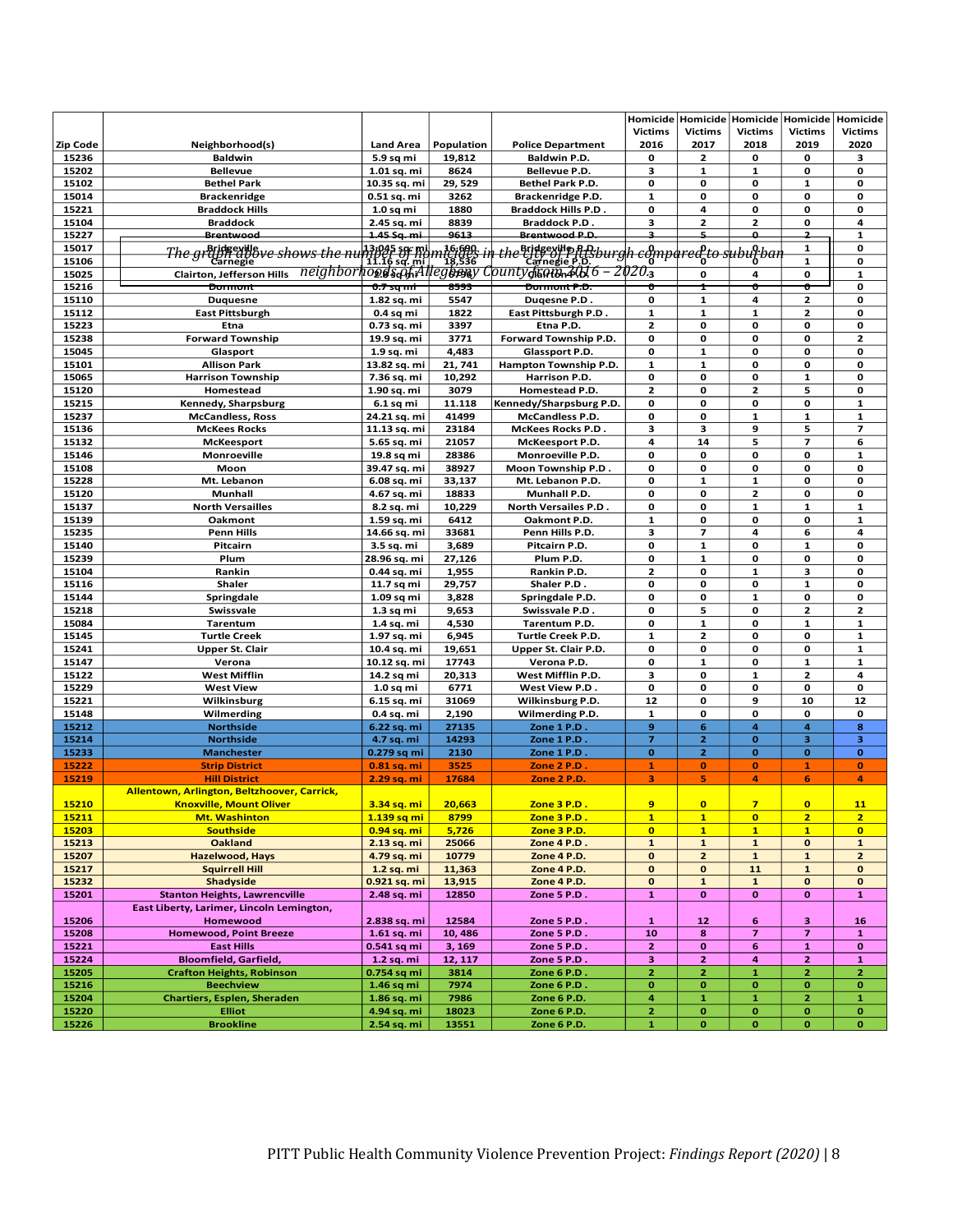



- Black males lead in the number of homicides (74) in 2020 followed by 13 black females, 12 white males and 5 white females. Numbers not graphed include 1 Hispanic female age 0-10 years of age, 1 Asian, and 1 Hispanic male(s) between the ages 31-40.
- The most common race, age, and gender of a homicide victim in Allegheny County in is black, males between the ages of 21-30, which has been for the past 5 years.
- Most of the 50+ population homicides were domestic related or, as in 2018, hate crimes where 10 people 50+ were killed.
- In the United States, Black's account for 53.73% of homicides, while Black's account for only 13.7% of the United States population.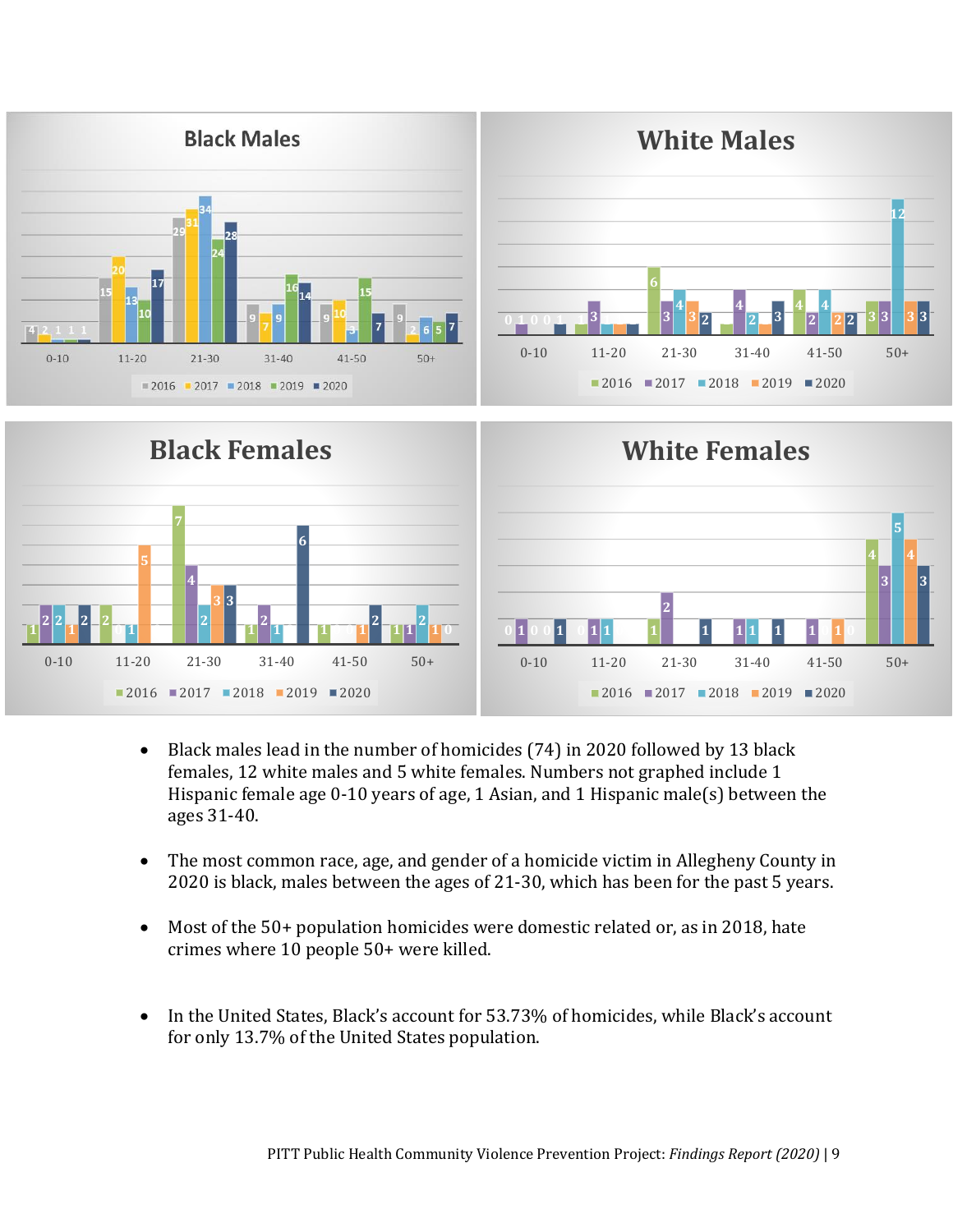

- Each year, homicides tend to happen more on the weekend days than weekdays. In 2020, we saw an increase on Sunday's and Wednesday's more than ever before and a decline on Fridays.
- In the past five years, 120 people were killed on a Wednesday and 120 on a Saturday, which led in days of the week when homicides occurred. The least homicides occurred on Thursdays with 76 homicide incidents from 2016 to 2020.
- The population of Allegheny county is estimated to be 1,216,045 with a land mass of 720 sq. mi.
- Allegheny County consist of 130 Municipalities, plus the 32 neighborhoods in the City itself.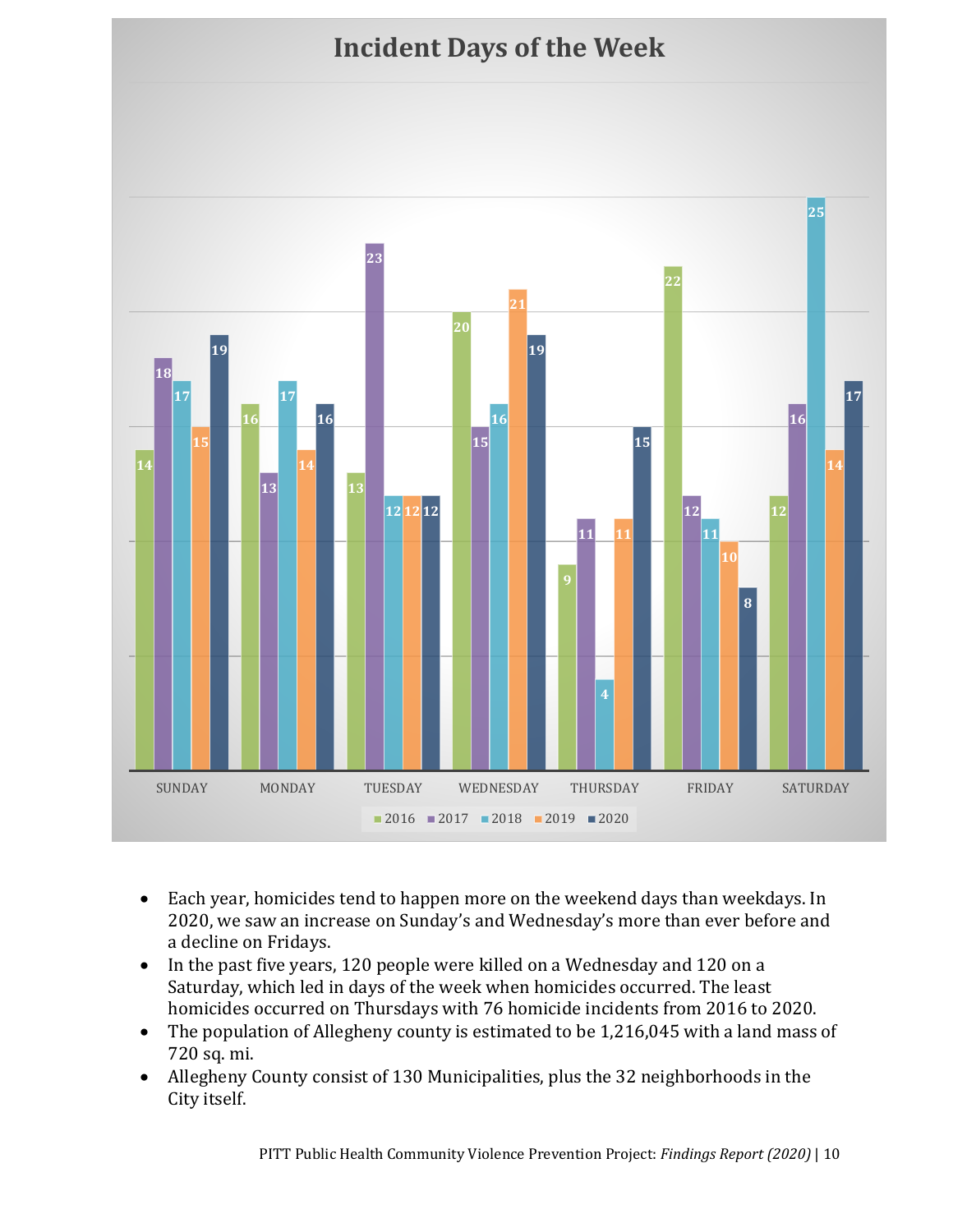

- Times in which a homicide usually occurs is always high during 9pm-3am. In 2020, times peeked between 9pm-12am. These are the usual night life hours where people are out in bars, clubs, or lounges.
- In 2020, from the beginning of March to the beginning of June, Allegheny was on was under the Governor's stay-in order due to the pandemic. The whole county had a curfew at 8pm. As shown in the chart, there were still rises of homicides during the hours no one should have been out. We see a decrease from previous years from 3pm-9pm then they climbed again from 9pm-3am more than previous years.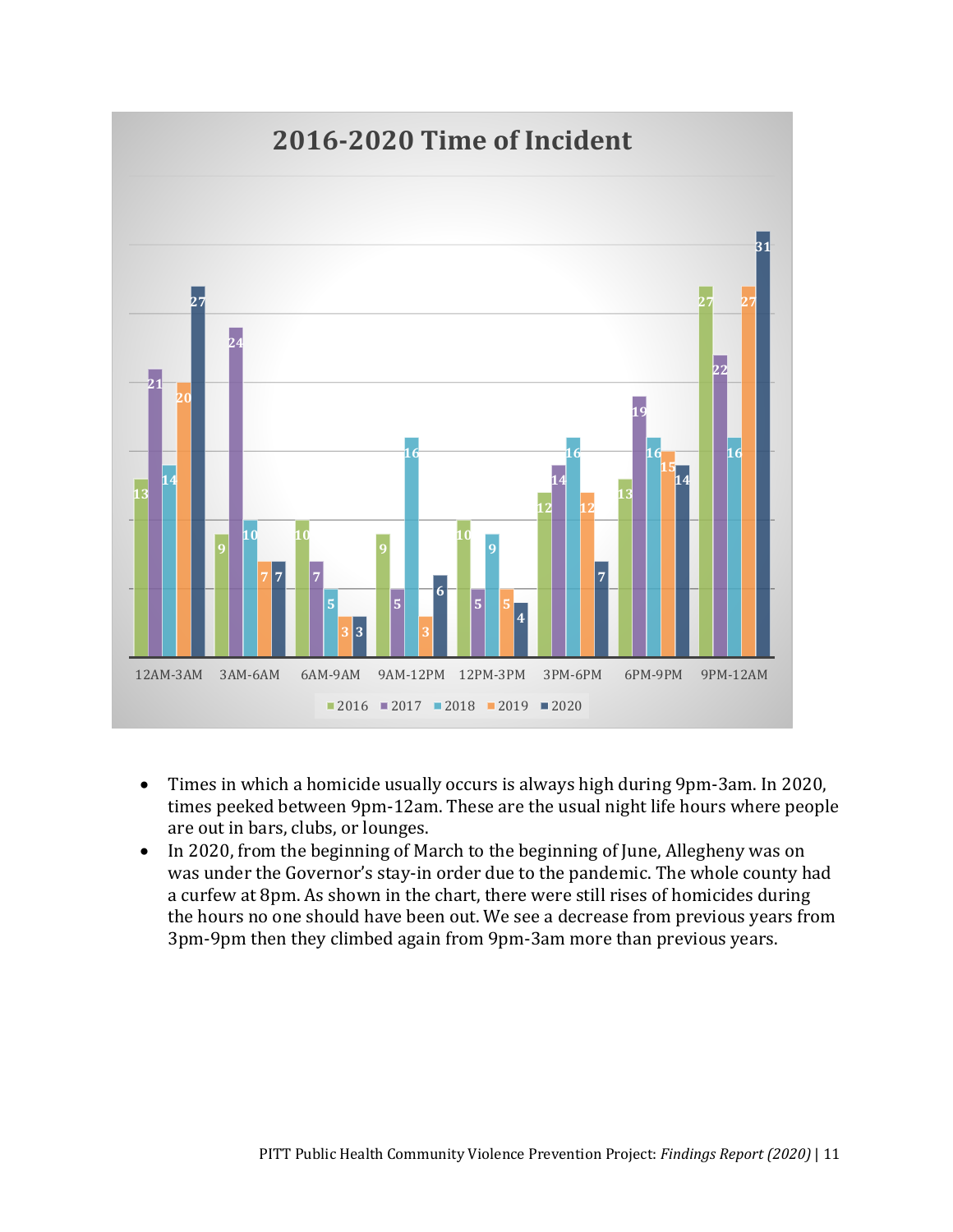

- In June of 2020, we seen the most homicides in one month in the past 5 years. June this year is when the pandemic lock down was lifted from red to yellow, allowing more businesses to open up and the 8pm curfew being lifted.
- A significant increase in November around the Holidays was also noticed in 2020.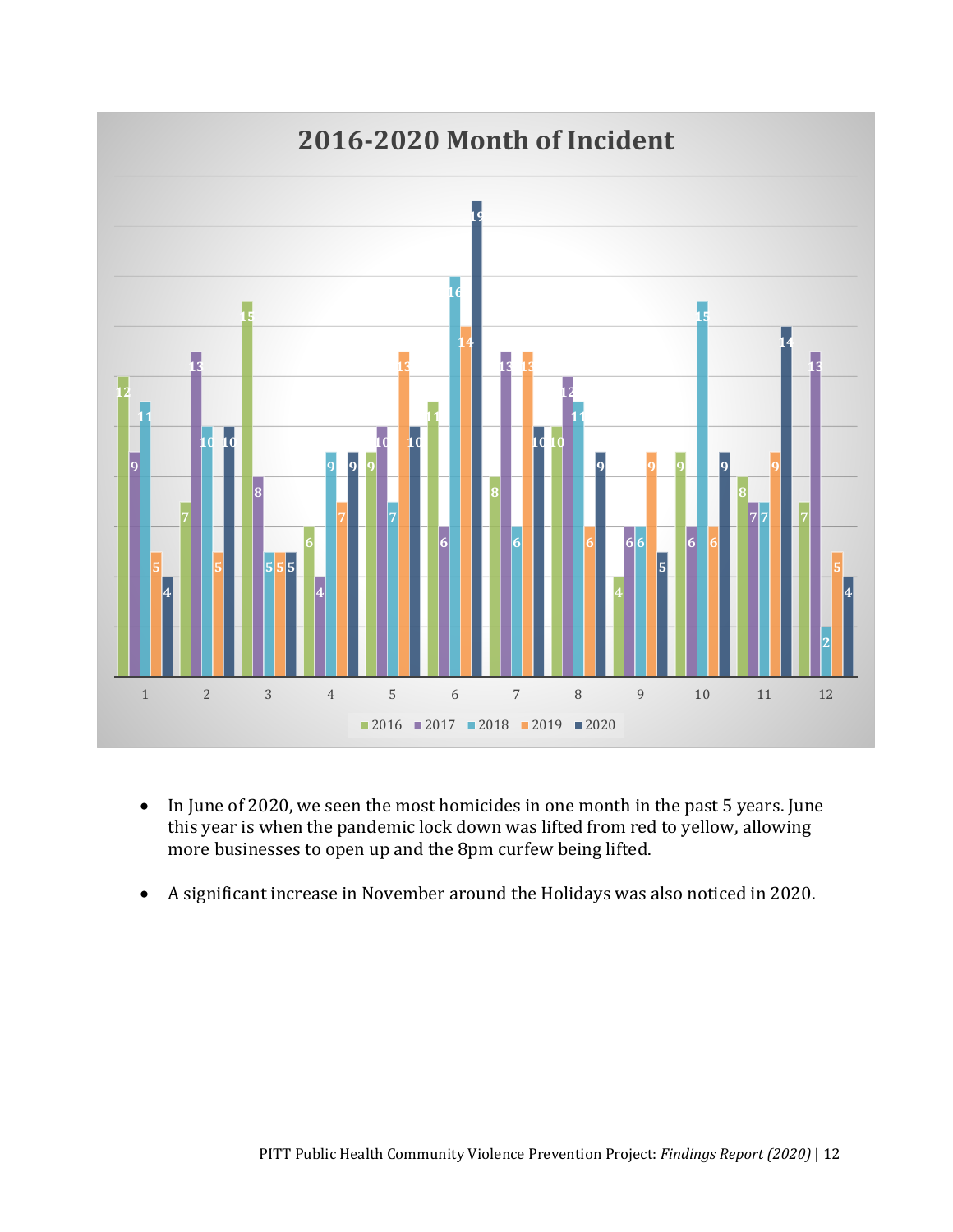

- Firearms are the leading cause of homicides each year. The accessibility to get a firearm is effortless and very common to have amongst all ages, ethnicities and genders.
- Not only does Allegheny County lead homicides in firearms, according to the Gun Violence Archive, a total of at least 19,223 people lost their lives in America due to gun violence in 2020. That is 25% jump from 2019.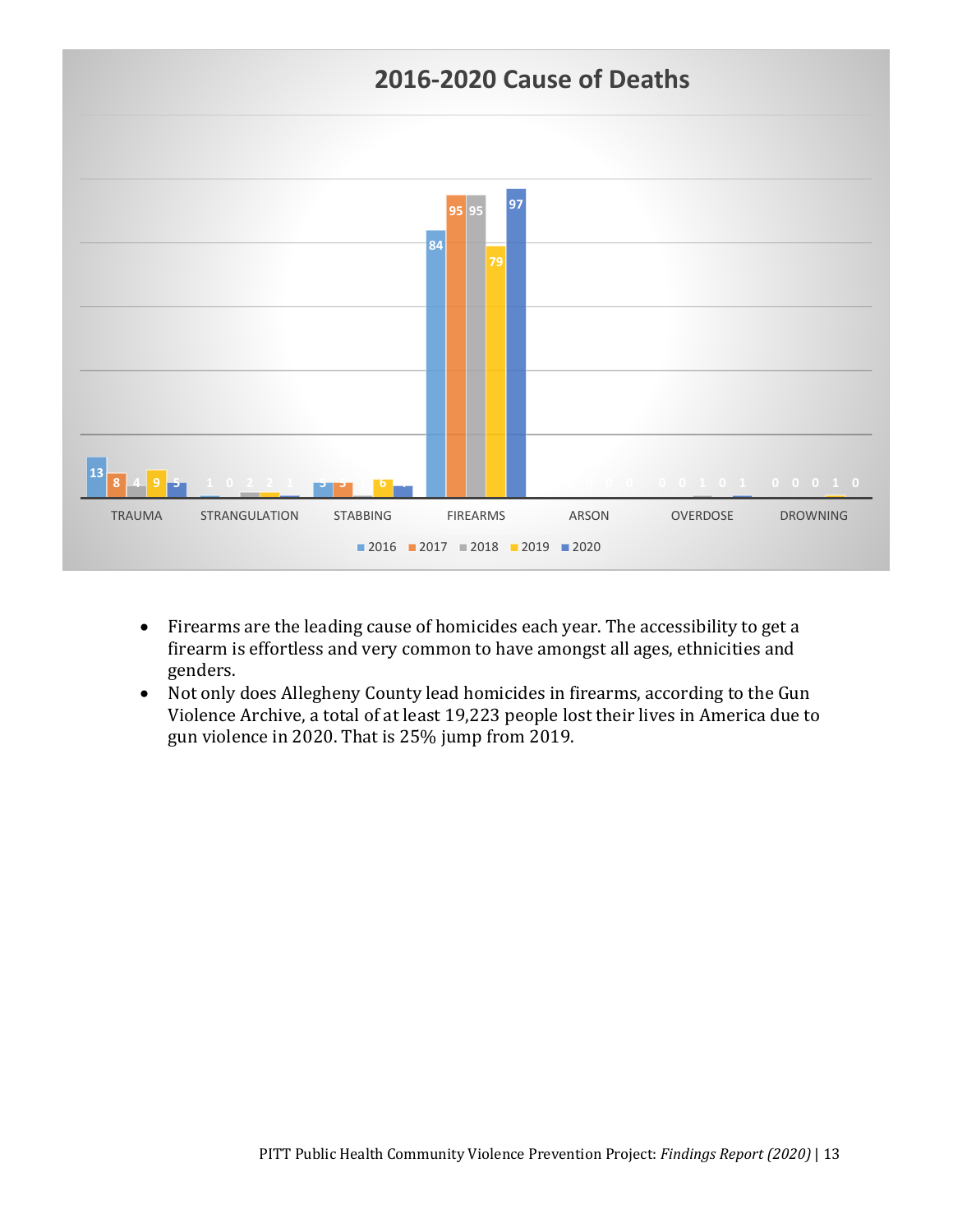| <b>Characteristics</b>                                  | 2016             | 2017             | 2018             | 2019           | 2020             |
|---------------------------------------------------------|------------------|------------------|------------------|----------------|------------------|
| <b>Total Number of</b><br><b>Homicides</b>              | 106              | 107              | 106              | 97             | 108              |
| <b>Location Type</b>                                    |                  |                  |                  |                |                  |
| Street, Road, Avenue                                    | 35               | 36               | 51               | 32             | 49               |
| House/Home                                              | 3                | 35               | 20               | 38             | 22               |
| <b>Housing Authority</b><br>Housing                     | $\overline{7}$   | $\boldsymbol{0}$ | $\mathbf{1}$     | 2              | 3                |
| Apartment                                               | $\overline{2}$   | 5                | 5                | 3              | $\overline{4}$   |
| Automobile                                              | 16               | 15               | 10               | 12             | 14               |
| Bar, Club, Business                                     | $\boldsymbol{0}$ | $\overline{2}$   | 3                | 5              | $\mathbf{1}$     |
| Park, Parking lot,<br>Wooded area                       | 3                | $\overline{7}$   | 5                | $\overline{4}$ | $\overline{4}$   |
| Group home,<br>Correctional facility                    | $\mathbf{0}$     | $\boldsymbol{0}$ | $\boldsymbol{0}$ | $\mathbf{1}$   | $\boldsymbol{0}$ |
| Other (i.e. vacant<br>building, river,<br>business)     | 5                | 5                | 11               | $\mathbf{0}$   | 11               |
| <b>Residence of Victim at</b><br>time of death          |                  |                  |                  |                |                  |
| Pittsburgh                                              | 44               | 39               | 42               | 28             | 30               |
| Suburbs                                                 | 48               | 51               | 40               | 54             | 48               |
| Homeless                                                | $\mathbf{1}$     | $\boldsymbol{0}$ | $\boldsymbol{0}$ | $\overline{2}$ | $\mathbf{1}$     |
| Unknown/out of state                                    | 12               | 14               | 24               | $\overline{7}$ | $\overline{2}$   |
| <b>Outside of Allegheny</b><br>County                   | $\mathbf{1}$     | 3                | $\boldsymbol{0}$ | 6              | $\mathbf{1}$     |
| <b>Killed</b> in<br>Neighborhood of<br><b>Residence</b> | 43               | 62               | 57               | 61             | 69               |
| Others injured in<br>incident                           | 15               | 14               | 12               | 17             | 23               |
| <b>Received DHS</b><br><b>Services</b>                  | 48               | 72               | 68               | 72             | 80               |
| Perpetrator/Suspect                                     |                  |                  |                  |                |                  |
| Arrest made                                             | 45               | 42               | 51               | 58             | 22               |
| Deceased (e.g. murder-<br>suicide)                      | $\overline{2}$   | $\overline{4}$   | 3                | $\overline{2}$ | 6                |
| Charges pending (e.g.,<br>self-defense)                 | $\mathbf{1}$     | $\boldsymbol{0}$ | $\boldsymbol{0}$ | 3              | $\overline{4}$   |
| Law Enforcement                                         | $\mathbf{1}$     | $\mathbf{1}$     | $\overline{2}$   | $\overline{4}$ | $\mathbf{1}$     |
| Unknown                                                 | 57               | 60               | 50               | 29             | 67               |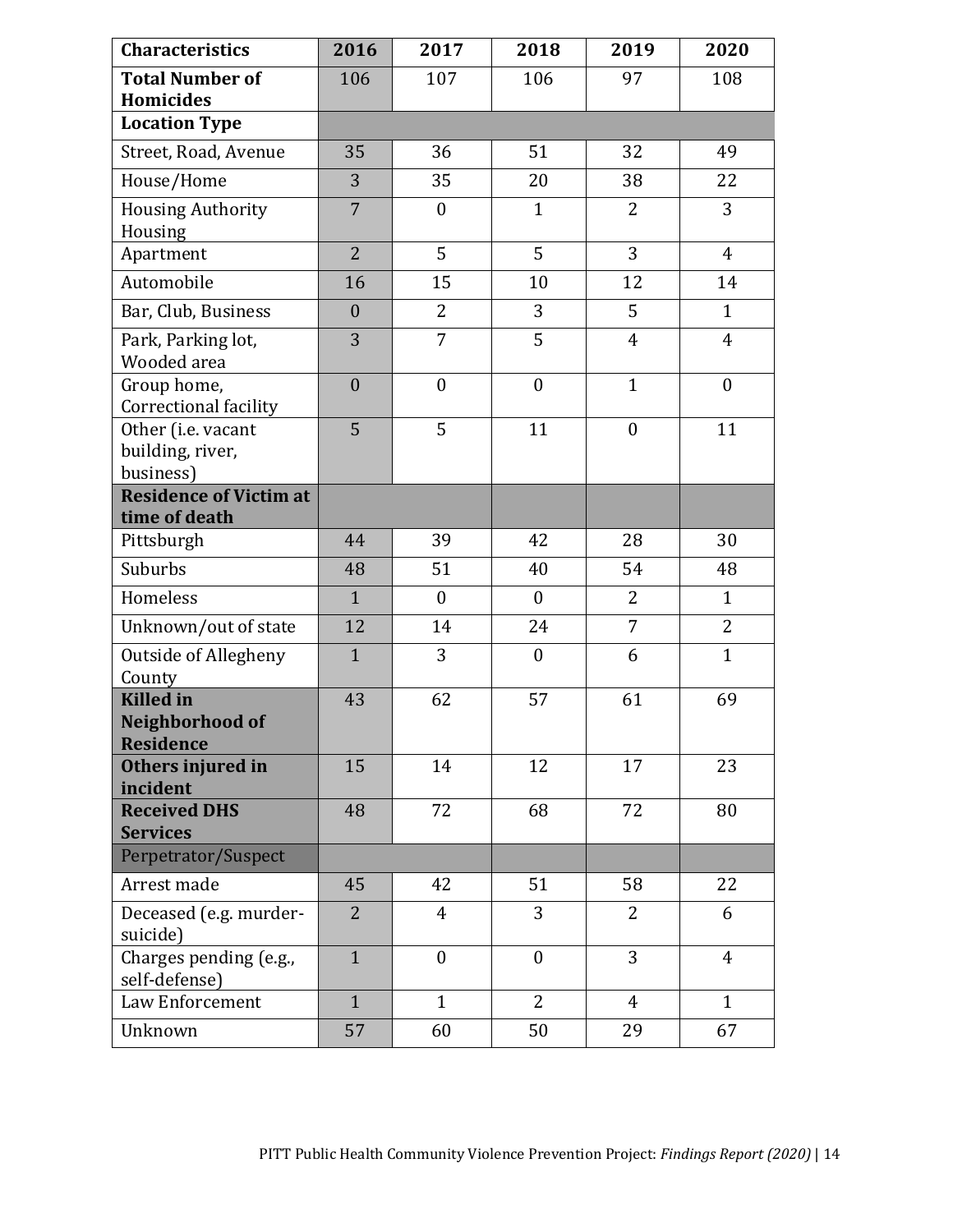| Conflict context, definition (Allegheny County, 2018) |                                                                                 |  |  |  |  |  |  |
|-------------------------------------------------------|---------------------------------------------------------------------------------|--|--|--|--|--|--|
|                                                       |                                                                                 |  |  |  |  |  |  |
| <b>Conflict Context</b>                               | <b>Definitions &amp; Clarification</b>                                          |  |  |  |  |  |  |
| Peer conflict*                                        | • Purposeful, self-motivated                                                    |  |  |  |  |  |  |
| *Peer - move in the                                   | • Peers or individuals with something in common (e.g., avocation, residence,    |  |  |  |  |  |  |
| same circle.                                          | age) with more than a superficial familiarity                                   |  |  |  |  |  |  |
|                                                       | • Conflicts may stem from such things as drugs, money, power, or disrespect,    |  |  |  |  |  |  |
|                                                       | but not gang business                                                           |  |  |  |  |  |  |
| Gang/Group                                            | • U.S. Department of Justice gang definition is used, specifically there is:    |  |  |  |  |  |  |
| related                                               | o Identifiable leadership and internal organization                             |  |  |  |  |  |  |
|                                                       | o Collective identification by employing a common name, slogan, sign or         |  |  |  |  |  |  |
|                                                       | symbol, style or color of clothing                                              |  |  |  |  |  |  |
|                                                       | • Conflicts are "gang on gang" or one named gang versus another named           |  |  |  |  |  |  |
|                                                       | gang and may involve such things as turf/territory, intimidation, power,        |  |  |  |  |  |  |
|                                                       | pride and respect, or gang business (e.g., drugs, stolen commerce, firearms,    |  |  |  |  |  |  |
|                                                       | prostitution)                                                                   |  |  |  |  |  |  |
|                                                       | • Geographically defined boundaries in Pittsburgh that determine with what      |  |  |  |  |  |  |
|                                                       | gang you should affiliate                                                       |  |  |  |  |  |  |
| <b>Isolated Incident</b>                              | • Incidents that are criminally motivated, but do not involve aspects of a peer |  |  |  |  |  |  |
|                                                       | or gang-related conflict                                                        |  |  |  |  |  |  |
|                                                       | • Considered an isolated event                                                  |  |  |  |  |  |  |
|                                                       | • Conflicts may stem from such things as:                                       |  |  |  |  |  |  |
|                                                       | ○ Robbery, home invasion                                                        |  |  |  |  |  |  |
|                                                       | o Argument/conflict<br>○ Contracted killing                                     |  |  |  |  |  |  |
|                                                       |                                                                                 |  |  |  |  |  |  |
| Child abuse                                           | • Intentional injury or violence towards a child                                |  |  |  |  |  |  |
| Intimate                                              | • Intentional injury or violence perpetrated by a current or former intimate    |  |  |  |  |  |  |
| partner/Domestic                                      | partner (e.g., boyfriend, girlfriend, wife, husband)                            |  |  |  |  |  |  |
| violence                                              | • Domestic injury or violence between family members or household affairs       |  |  |  |  |  |  |
| Non-criminal or                                       | • Incidents that are not criminally motivated and do not involve aspects of a   |  |  |  |  |  |  |
| unintentional                                         | peer or gang-related conflict                                                   |  |  |  |  |  |  |
|                                                       | • Conflicts may stem from such things as:                                       |  |  |  |  |  |  |
|                                                       | o Unintended target                                                             |  |  |  |  |  |  |
|                                                       | $\circ$ No apparent motive                                                      |  |  |  |  |  |  |
|                                                       | o Negligence or improper firearm storage                                        |  |  |  |  |  |  |
|                                                       | o Personal protection or self-defense                                           |  |  |  |  |  |  |
| <b>Hate Crime</b>                                     | • Typically, one involving violence that is motivated by prejudice based on     |  |  |  |  |  |  |
|                                                       | race, religion, sexual orientation, or other grounds                            |  |  |  |  |  |  |
| Law Enforcement                                       | • Any incident that involves law enforcement                                    |  |  |  |  |  |  |
| Unknown                                               | • Unknown due to incomplete information                                         |  |  |  |  |  |  |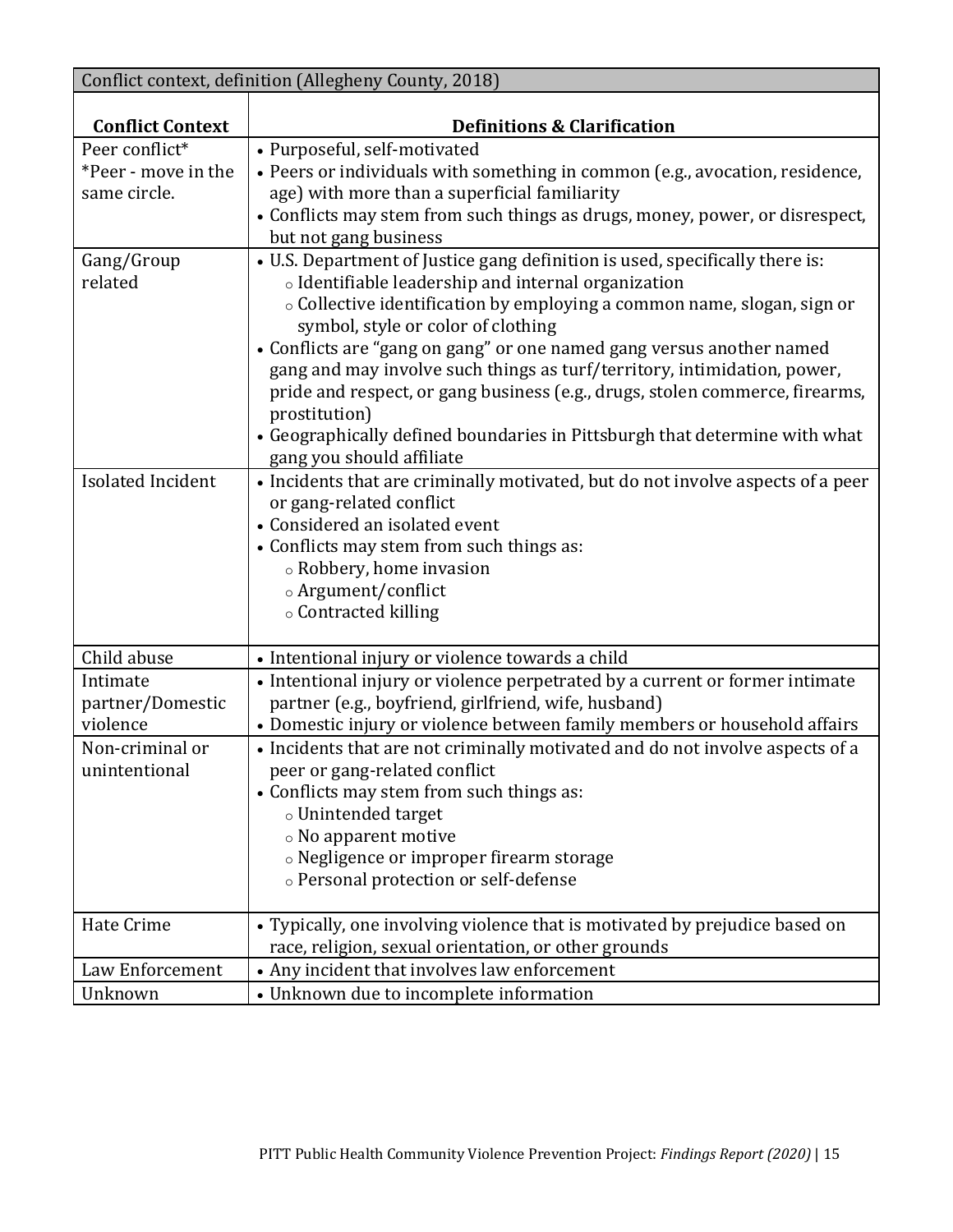| <b>Conflict Context Allegheny County</b>     | 2016                      | 2017                      | 2018             | 2019                                         | 2020             |
|----------------------------------------------|---------------------------|---------------------------|------------------|----------------------------------------------|------------------|
|                                              |                           |                           |                  |                                              |                  |
| Peer conflict                                | 43                        | 49                        | 25               | 28                                           | 29               |
| Gang-related                                 | $\boldsymbol{\mathit{0}}$ | $\theta$                  | $\theta$         | $\boldsymbol{\mathit{0}}$                    | $\boldsymbol{0}$ |
| <b>Isolated Incident</b>                     | 16                        | 9                         | 13               | 20                                           | 18               |
| <b>Intimate partner or Domestic Violence</b> | $\overline{7}$            | 6                         | 10               | 6                                            | 13               |
| <b>Child abuse</b>                           | $\mathbf{1}$              | $\overline{2}$            | $\overline{2}$   | $\mathbf{1}$                                 | 5                |
| Non-criminal or unintentional                | $\overline{2}$            | $\mathfrak{Z}$            | $\boldsymbol{1}$ | $\overline{2}$                               | 3                |
| <b>Hate Crime</b>                            | $\boldsymbol{\theta}$     | $\boldsymbol{\mathit{0}}$ | 12               | $\mathcal{O}% _{M}\left( \mathcal{M}\right)$ | $\boldsymbol{0}$ |
| <b>Law Enforcement</b>                       | $\boldsymbol{1}$          | $\mathbf{1}$              | $\overline{2}$   | $\boldsymbol{4}$                             | $\mathbf{1}$     |
| <b>Unknown</b>                               | 36                        | 37                        | 42               | 36                                           | 39               |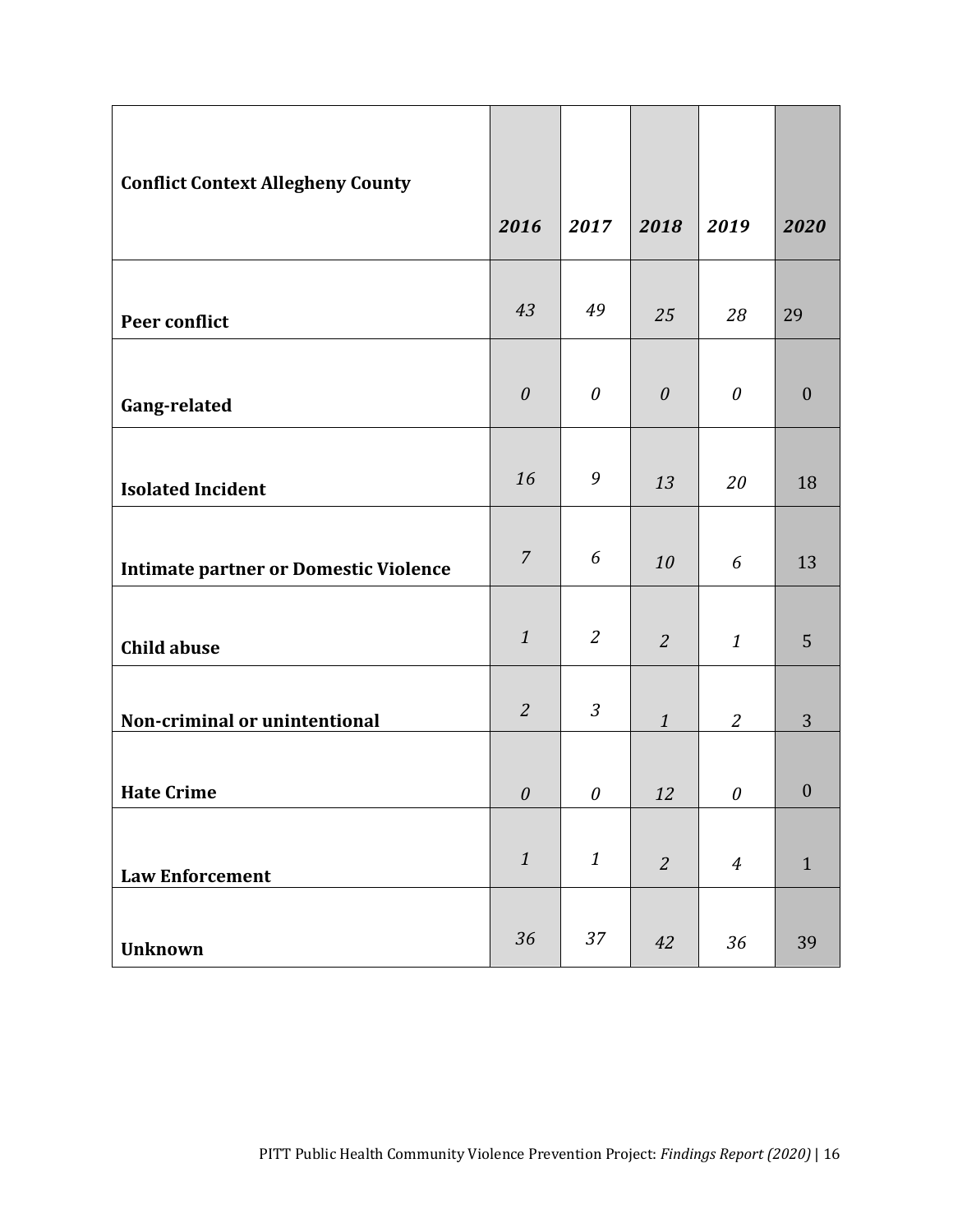

- The above offenses are the top ten relevant to homicides and ten most common offenses committed by either a homicide victim or suspect.
- Drug charges were the leading charges victims received majority were the manufacturing, delivery, or possession with intent to manufacture or deliver. Not shown in graph are sex offenses. There were 4 sex offense charges committed by victim(s) in 2020.
- Charges shown in the graph are only adult charges, 40% of victims in 2020 had juvenile charges also starting as young as 11 years of age.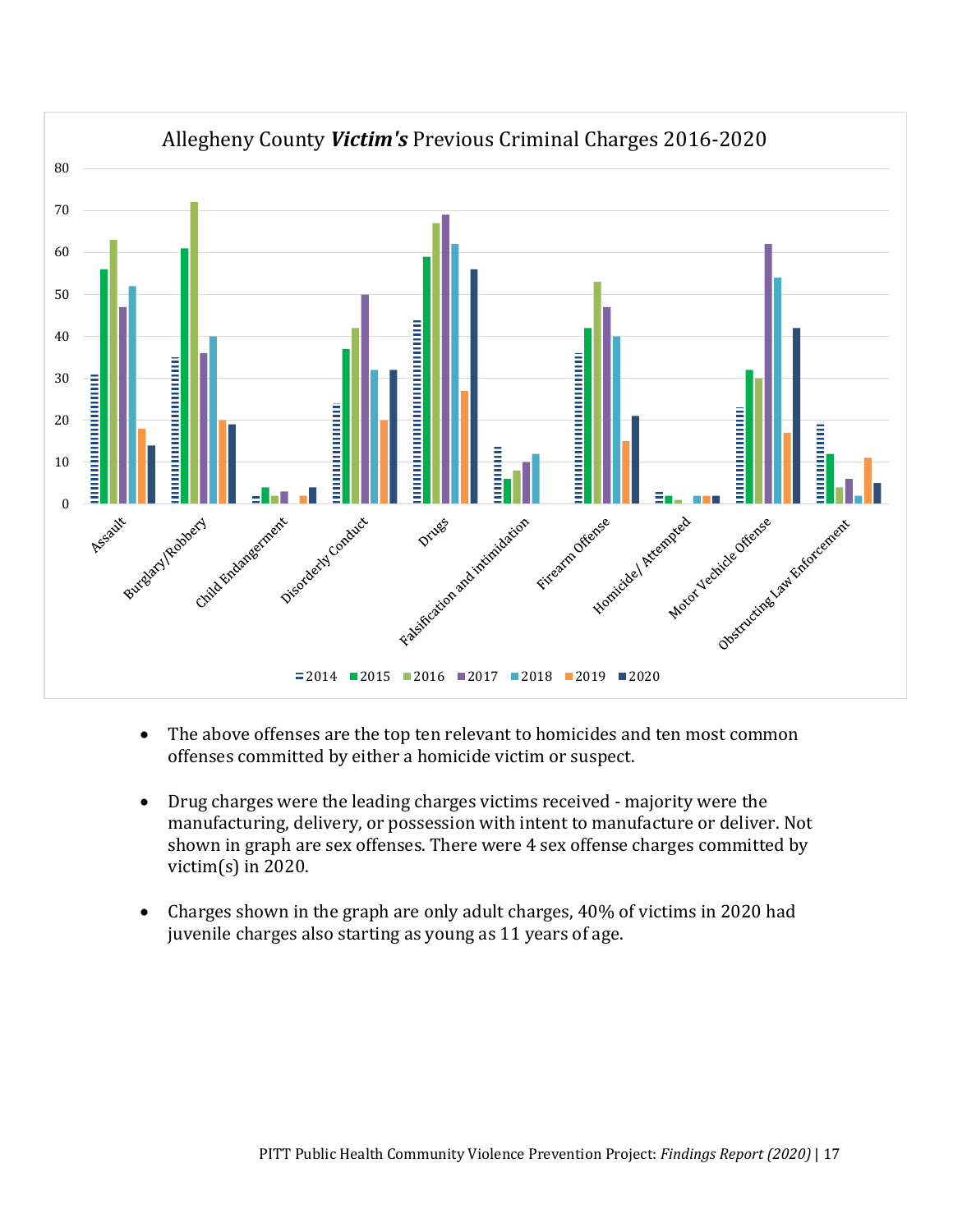#### *Key Contributing Factors*

Public information and news outlets often oversimplify intentional injury and homicides in Allegheny County, frequently identifying street gangs and illicit drugs as the source of conflict. Through community engagement and academic-community partnerships, greater contextual information was gathered, and homicides were found to involve a variety of factors. Numerous contributing factors were identified and discussed with partners as relevant to homicides from 2020.

Discussion took place around the role of street drugs, multigenerational family involvement in violence, and illegal activities. This cycle of violence, and its impact on the breakdown of a family unit, was identified as a contributor to a victim's involvement in violence. This is why we are taking the public health approach that sees violence as a disease that is passed on.

The increasing access to and use of social media (e.g., Facebook, Twitter, YouTube, Snapchat and Instagram) was still extensively discussed around homicide cases, particularly social media as an additional opportunity for conflict (i.e., beyond face-to-face arguments) especially during the pandemic and being on lockdown. These social media platforms are beginning to play a larger role in sources of conflict among individuals, often leading to future violence and intentional injury. Additionally, drugs, alcohol, and access to firearms were also frequently highlighted as related to the homicides. In these social media platforms, there are music videos with very detailed messages of different feuds going on, people who are feuding, and which people belong to which groups.

Violence as normative behavior and an appropriate form of conflict resolution was discussed as a significant contributing factor to the homicides. A lack of mentoring or positive behavior modeling within families, in addition to a potential familial cycle of violence was identified as relevant in the homicides from 2018 and still in 2020. This kind of violence is then carried out in the schools and in their neighborhoods.

#### **Year by year Comparison: Emerging Differences**

Victim and homicide differences emerged between 2012 and 2013. Female victims represented a larger number of homicides in 2013, (17% of total homicides, of which 50% were related to intimate partner violence). Furthermore, female intimate partner homicides were associated with a variation in cause of death compared to 2012 with 50% due to a gunshot wound, 25% due to poisoning, and 25% due to stabbing.

Age of homicide victim differed between the years, with most victims aged 18 to 25 years in 2012 compared to the majority 35 years or older in 2013.

In 2014, firearm charges for victims and suspects before the homicide incidents took place were more frequent. There were victims and suspects with more than one firearm charge usually juveniles to adults. Increasingly, the victims and suspects involved in our homicide incidents were charged with firearm violations in the past. In 2014, more than 50% of victims and suspects had prior firearm charges.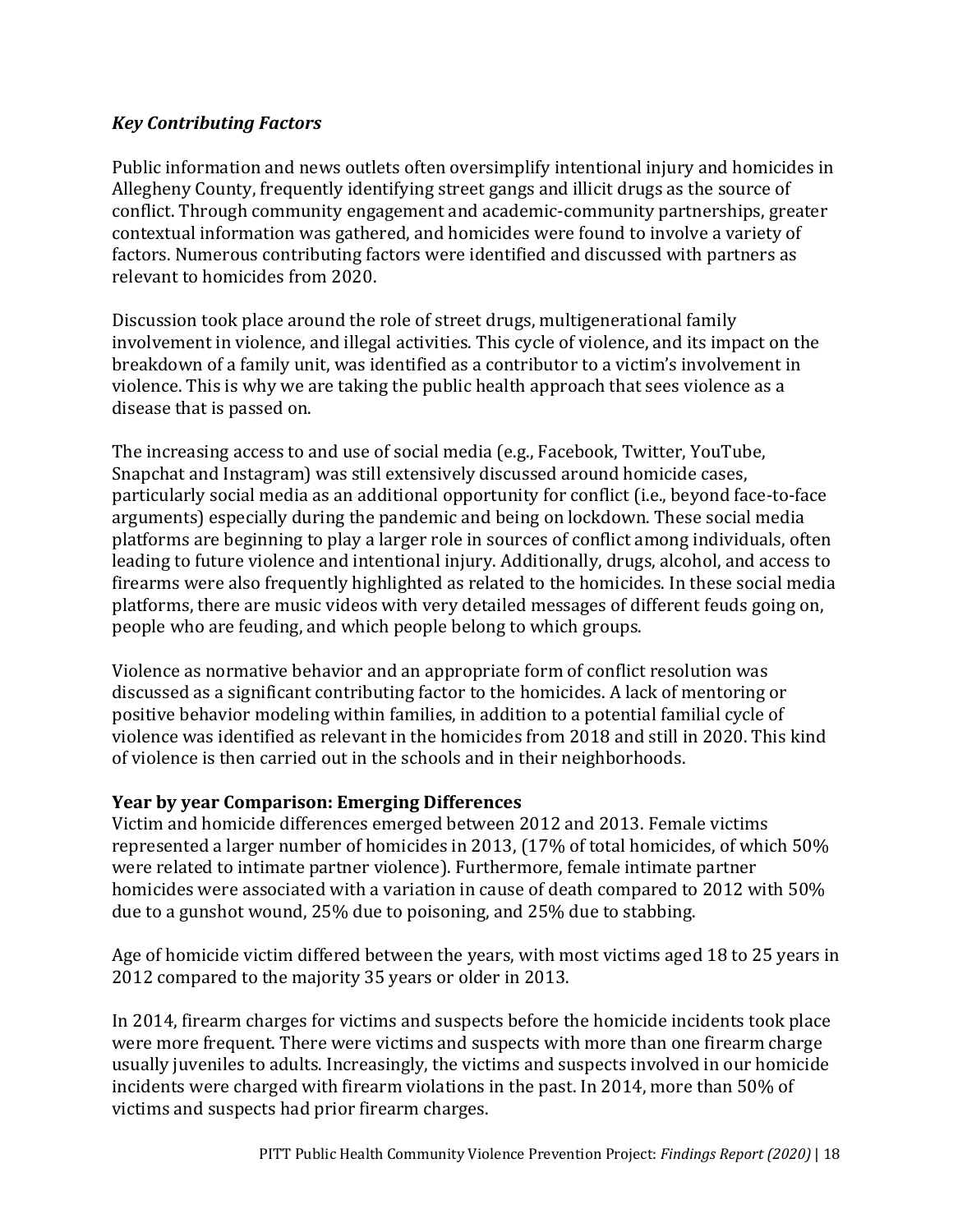Data on victim's neighborhood of residence at time of death illustrates that one quarter of 2015-2016 Allegheny County homicide victims were living outside of city limits at time of death.

In 2017-2018, we have noticed a rise in domestic violence both intimate partner violence and domestic family violence with 9% of homicides being classified as domestic. Also, we have seen an increase of home invasions and robberies accounting for 12% of homicides committed on the person committing the act and, on the person(s) being robbed.

In 2018-2109, we saw a decrease in domestic incidents and an increase in isolated incidents where home invasions and robberies turned out to be a homicide. This being the perpetrator in the incident at 12% of these isolated incidents.

In 2019-2020, we saw an uptake in domestic violence and home invasions. We believe the pandemic had people stuck in the house with each other, causing the domestic abuse. Home invasions and robberies were also at an all-time high due to people not working or knowing of other stimulus money or new things they bought. The pandemic should have caused a decrease in homicides and gunshots, due to the precautions that were taking the stop the spread of one decease we should of seen a decrease in the spreading of the violence as a decease.

#### **Recommendations**

The complexity of homicide and intentional injury prevention has become clear over the past five years of project activities. In order to be effective, a range of interventions need to take place at multiple levels. The remainder of this report outlines recommendations from partners that incorporate information and insight gained in 2015. Some of the recommendations are like those made following the review of homicides from 2012-2020, illustrating the improvements that still need to take place. Divided into *Individuals and Peers at Risk, Service Improvement, and Community Action*, the recommendations identify potential opportunities to further understand, increase awareness, and prevent and respond to violence impacting Allegheny County communities.

#### *Individuals and Peers at Risk*

- **Identify and involve the support network of at-risk individuals.** Natural supports are key assets in encouraging an individual's engagement, commitment, and success in health and behavior programs. Natural supports help at-risk individuals through their advocacy and should be identified and engaged in violence prevention and intervention activities.
- **Reach out and engage those at risk for violence who are not currently involved in a mandated health or behavior program.** Due to regulations of local health and behavior programs (e.g., juvenile court), individuals who are not under mandated involvement, but who may be at risk for violence, are unable to access services that may benefit them. Emphasis should be on engaging and referring these individuals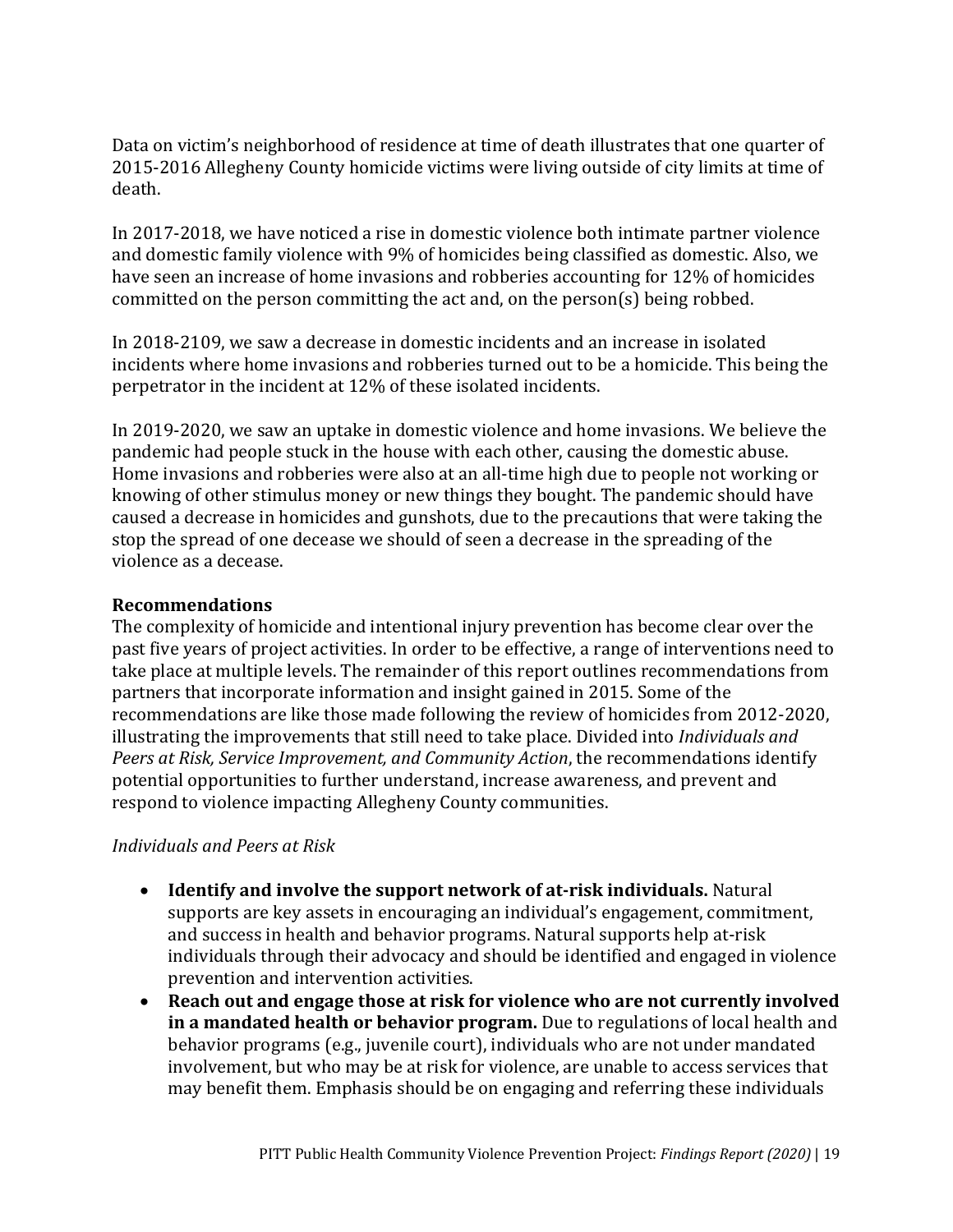at multiple points of contact (e.g., primary care clinics, community-based organizations, after school programs) to appropriate health and behavior programs.

#### *Service Improvement*

- **Enhance connections between behavior, health, and social programs and systems.** Continuity between behavior, health, and social systems is crucial. Connections between systems should be improved to avoid any interruption in use or loss to follow-up.
- **Focus on engagement.** Individuals, particularly youth, may be more willing to participate in community health and social programs if they are engaged, rather than identified as needing a particular service.
- **Modify participation requirements.** Community adolescent or youth programs often require a parent/guardian's signature or payment to participate. These requirements eliminate potential participants who are unable to provide either a signature or payment. Program modifications or exceptions to participation requirements would ensure that all interested adolescents have a chance to participate, and overall, increase their access to a supportive community.
- **Adapt structure of service delivery in community settings.** Community stigma and distrust of certain institutions are significant barriers to access and use of existing services. Health and social service organizations should adapt their structure of service delivery to include non-traditional methods (e.g., having more men and women walking neighborhoods) to not only increase awareness and program participation, but also better understand why current services are underutilized and to combat stigma or distrust.
- **Increase communication and coordination among organizations concerned with violence prevention efforts.** Numerous organizations are currently working with individuals and families at risk for violence or around local violence prevention efforts. Increased communication and coordination between these organizations would promote earlier intervention with at-risk individuals, as well as foster a larger network of individually tailored violence prevention efforts.

#### *Community Action*

- **Combat attitudes of violence as normative behavior and an appropriate form of conflict resolution.** The normalization of violence exists within Allegheny County families and communities, and overall, supports a cycle of violence. The following recommendations help to stop the cycle of violence: increased antiviolence initiatives that combat such attitudes, promotion of positive behavior modeling for children, youth, and young adults, and teaching/encouraging appropriate conflict resolution strategies.
- **Improve and strengthen community-police relations.** Poor community-police relations negatively impact and undermine violence prevention efforts. Increased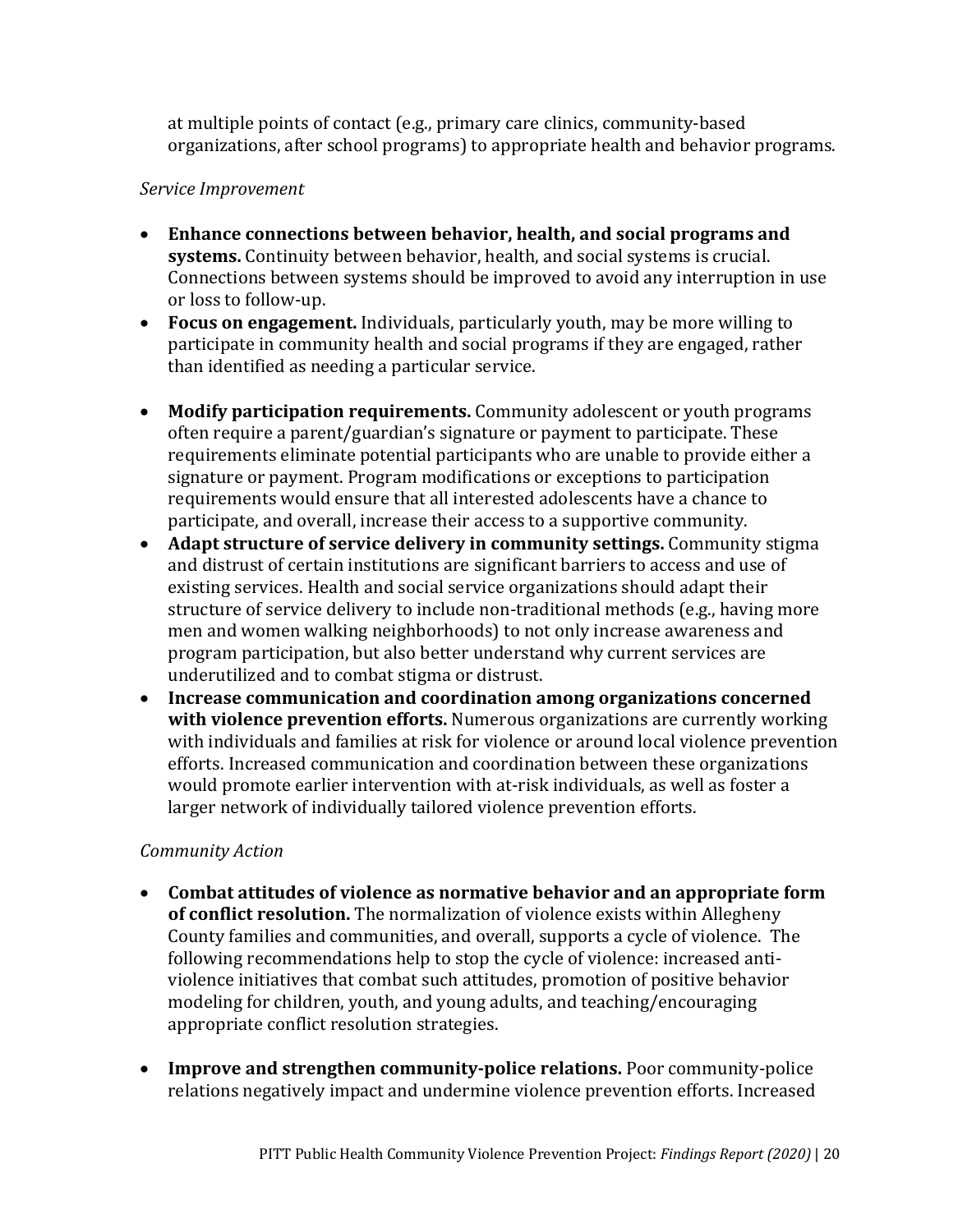trust, respect, and accountability between both groups is essential in order to work toward creating safe communities.

- **Distribute anti-violence and homicide awareness, education, and prevention materials throughout Pittsburgh.** Homicide and community violence information should be distributed throughout communities, local government and county agencies, and local media. Through increasing awareness and knowledge of homicide prevalence, greater attention and discussion can take place around the urgency for more effective prevention efforts.
- **Increase community participation and investment in violence prevention efforts.** Numerous community organizations, groups, and coalitions are already providing anti-violence awareness, education, and prevention throughout Allegheny County. Local governmental agencies, academic institutions, and community assets (e.g., barbershops and beauty salons, religious institutions, funeral homes) should support these existing efforts, so a diverse coalition to confront the violence impacting our communities can be created.
- **Moms group support other moms and families during the time of loss.** Having a group of moms mostly but other family members who have already been through the loss of a loved one.

*Community Recommendations*

- **Enhance data collection efforts.** Toxicology reports by the medical examiner's office, victim's social media presence, and prior residence information, as well as information on surviving children and other family members, would allow for an improved review of homicides. Additionally, data collection efforts should be expanded to better account for the unique factors involved in intimate partner homicides, such as history of abuse, including Protection from Abuse (PFA) filings and prior police-involved incidents; history of substance abuse; weapons in the home; use of community resources; and previous use of mental health and other behavioral health services by perpetrator.
- **Increase police involvement.** Collaboration for the City of Pittsburgh Bureau of Police and all the different municipalities police and their involvement and representation in homicide review meetings is crucial to gaining a comprehensive understanding of homicides within Allegheny County. Their commitment and participation may also foster improved community relations.
- **Disseminate findings through multiple methods.** Findings should be disseminated widely, including non-traditional methods. One suggestion is to share information from public safety meetings with neighborhoods and communities impacted by violence to encourage community engagement and dialogue around appropriate intervention and prevention efforts. Placing copies of the report in barbershops, hair salons and community libraries, for the community to read.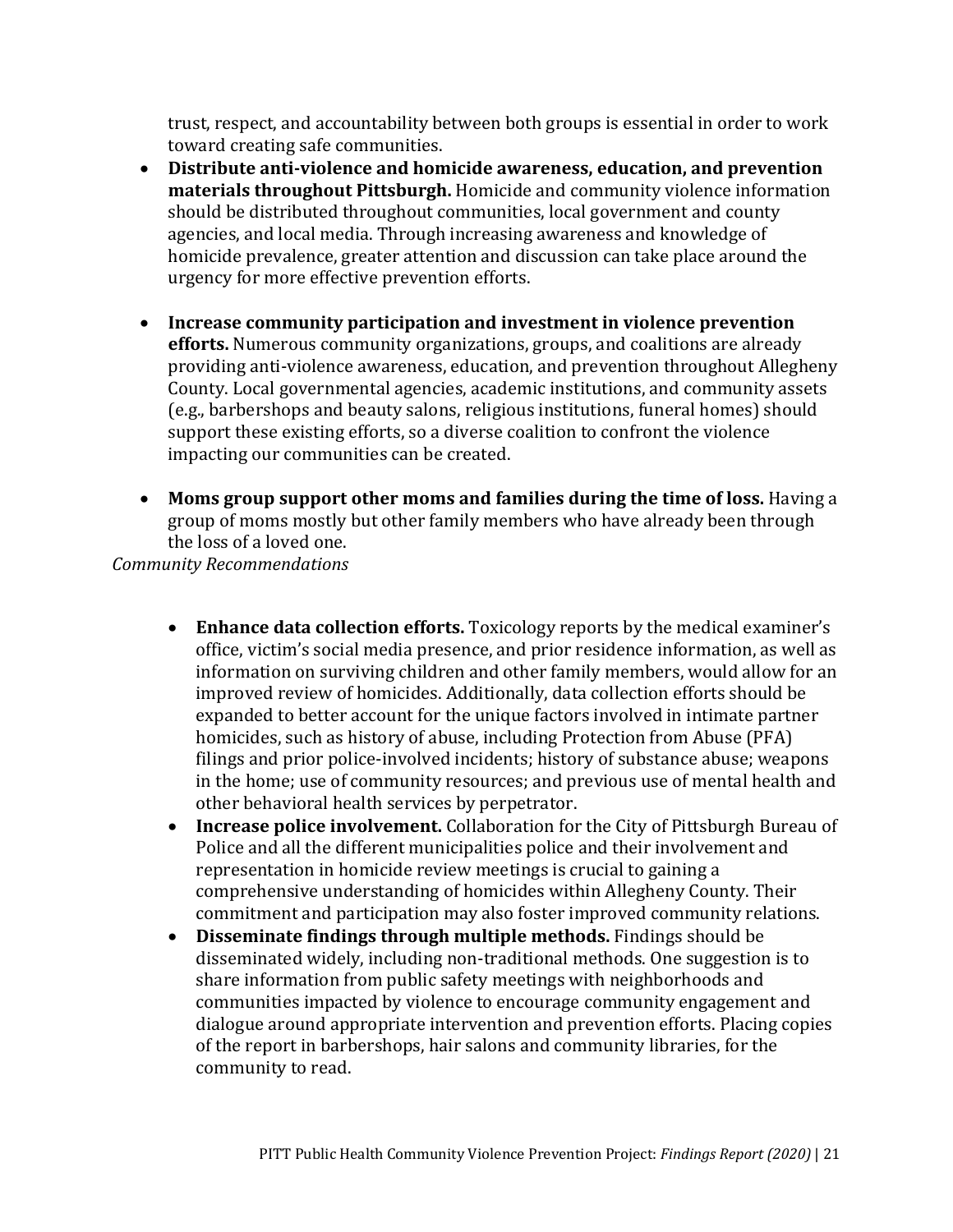- **Track initiative involvement.** It is important to keep track of the diverse violence prevention initiatives around Allegheny County and to observe their impacts on the homicide rate. Bringing representatives from these initiatives to the table to share with all homicide review members is essential; they may also assist in disseminating information to these communities where coming from.
- **Increase awareness of Social Media.** Informing community members to check children, family members and friend's social media pages for threats of violence. Social media has a huge effect on the violence in schools, businesses and communities. Being aware of the issues before they occur through the social media lenses will help prevent a lot of the violence we see in our communities. Advertising positive events and positivity through social media to reach the population.
- **Support homicide victims' children**. Support through mentorships, activities and guidance through school, community programs and after school activities and needs for future success. Other communities' members connecting with guardians of the children to give them a strong support system. Often families are affected physically, financially, and mentally by the homicide loss and linking children with a trusted mentor in the community will strengthening the child and community.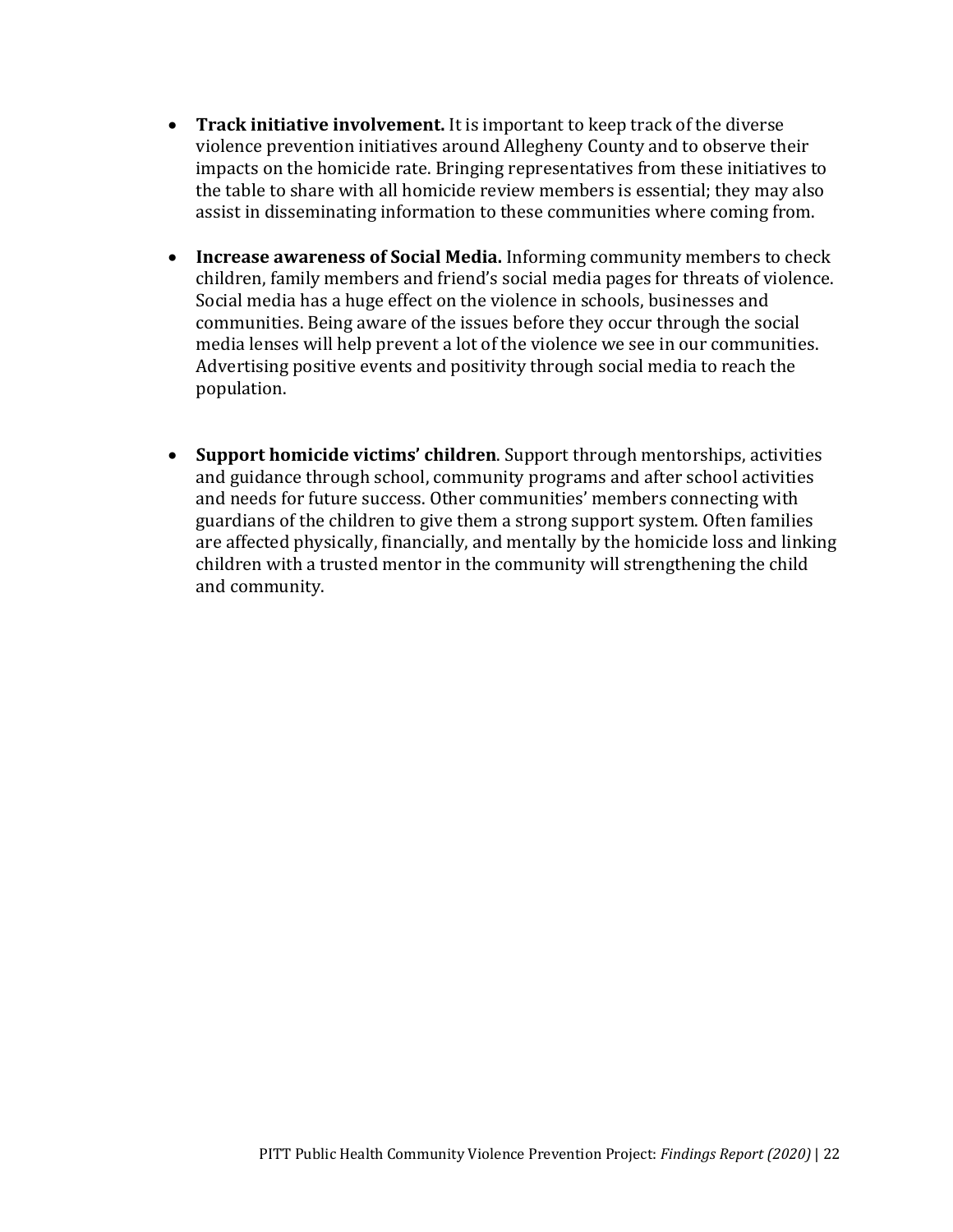### *Community Resources*

#### **Center for Victims**

3433 East Carson Suite #300 Pittsburgh, PA 15203 (412) 482-3240 24-hour crisis hotline 1-866-644-2882

#### **Community Empowerment Association**

Arts, Culture, & Training Center 7120 Kelly Street Pittsburgh, PA 15208 (412) 371-3689

#### **First United Methodist Church**

1406 Cornell Street McKeesport, PA 15132 (412) 672-5352

#### **Department of Human Services**

1 Smithfield Street Pittsburgh, PA 15222 (412) 350-5701

#### **Hill House Association**

1835 Centre Avenue Pittsburgh, PA 15219 (412) 392-4400

#### **Homewood Community Engagement Center**

622 N Homewood Ave Pittsburgh, PA 15208 (412) 383-0830

#### **Manchester Citizens Corporation**

1319 Allegheny Avenue Pittsburgh, PA 15233 (412) 323-1743

#### **National Council for Urban Peace and Justice**

P.O. Box 99746 Pittsburgh, PA 15233 (412) 606-0059

#### **Neighborhood Resilience Project**

2038 Bedford Ave, Pittsburgh, PA 15219 (412) 261-1234

#### **The Pittsburgh Project**

2801 North Charles Street Pittsburgh, PA 15214 (412) 321-1678

#### **The Corner Pittsburgh**

200 Robinson St Pittsburgh, PA 15213 (412) 683-1400

#### **Urban League of Greater Pittsburgh**

610 Wood Street Pittsburgh, PA 15222

#### **YMCA Homewood**

7140 Bennett Street Pittsburgh, PA 15208 (412) 243-2900

#### **Kingsley Association**

6435 Frankston Ave Pittsburgh, PA 15206 (412) 661-8751 kingsleyassociation.org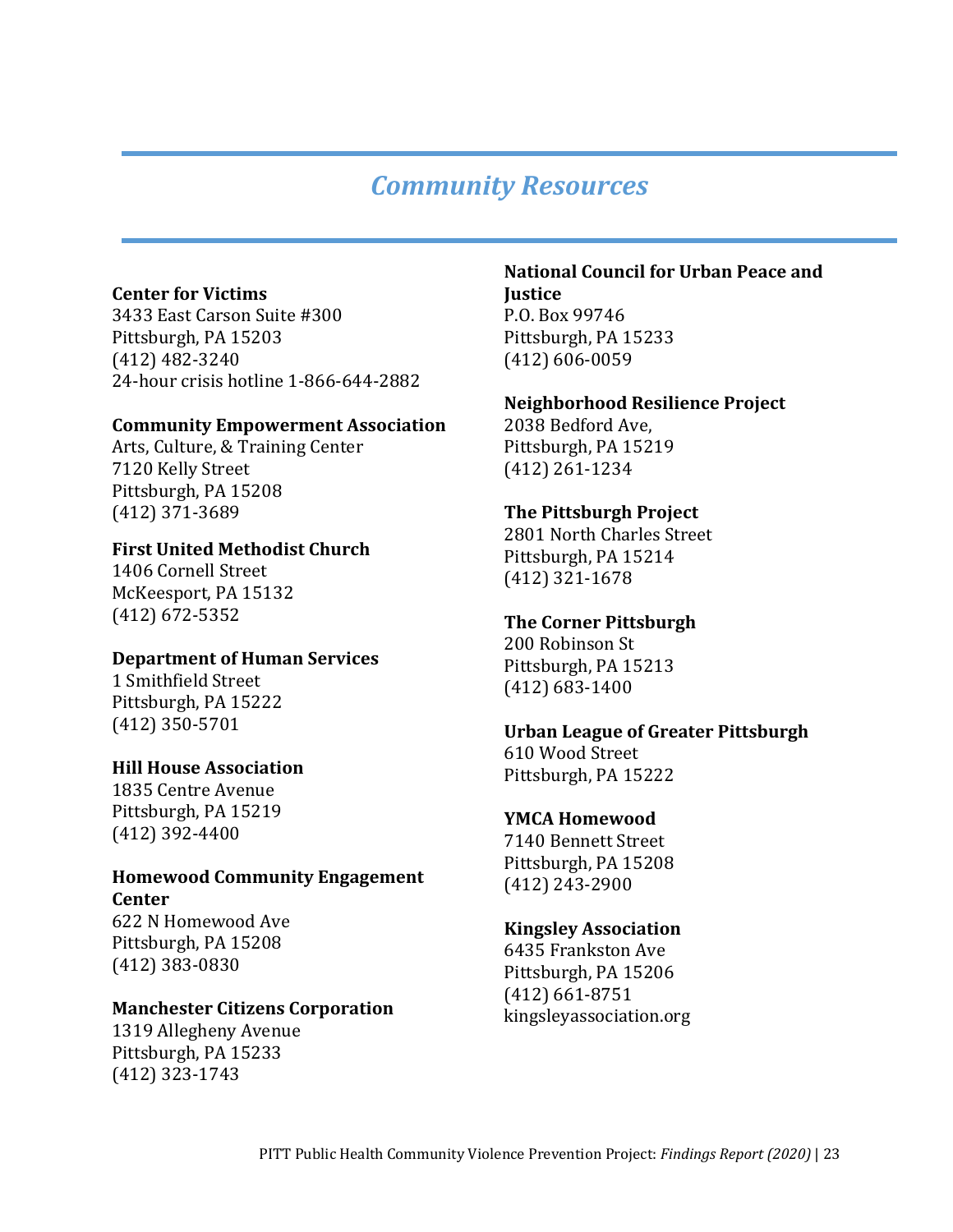### *Appendix A. Allegheny County Zone Map*



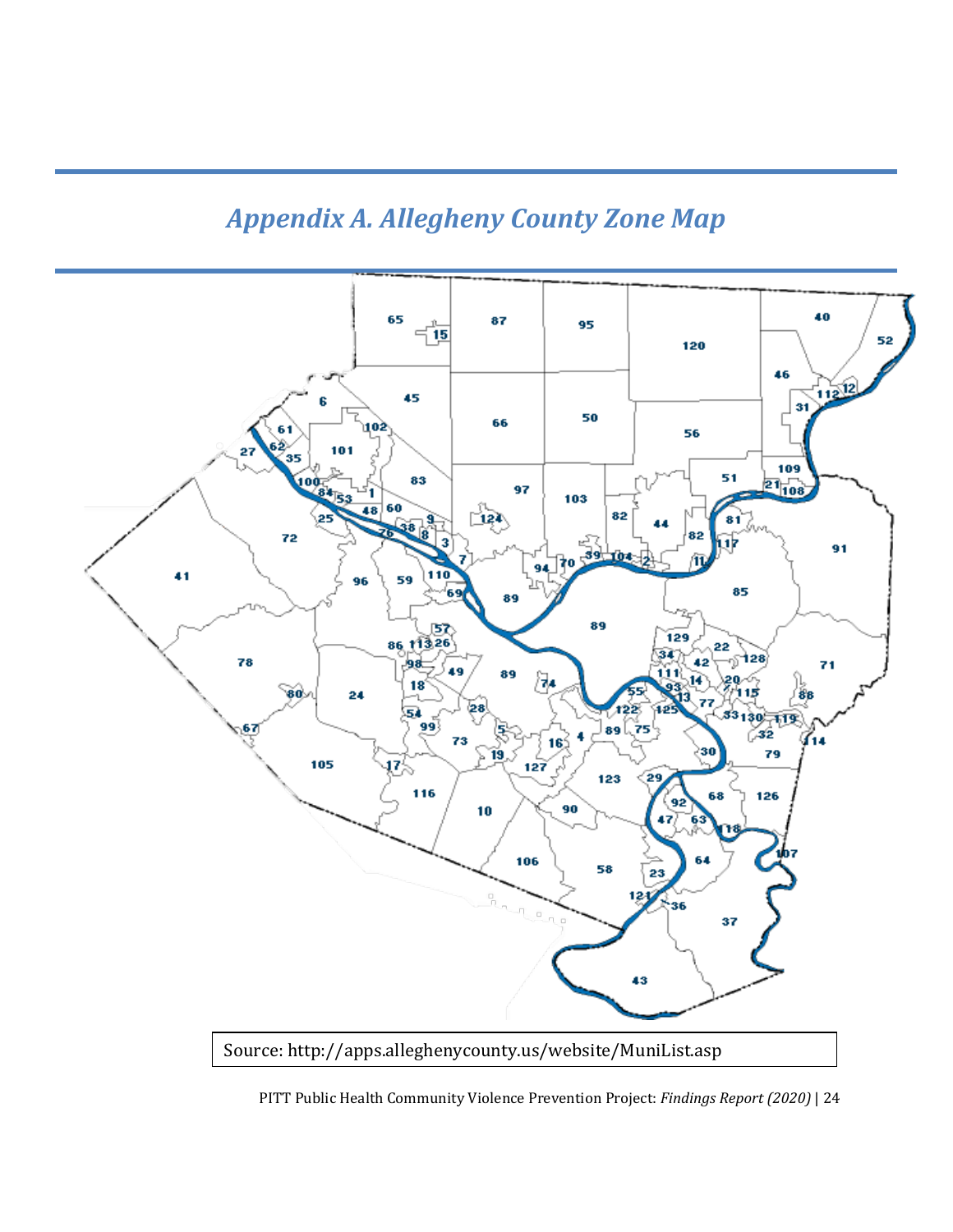1 Aleppo Township 2 Borough of Aspinwall 3 Borough of Avalon 4 Borough of Baldwin 5 Baldwin Township 6 Borough of Bell Acres 7 Borough of Bellevue 8 Borough of Ben Avon 9 Borough of Ben Avon Hts. 10 Municipality of Bethel Park 11 Borough of Blawnox 12 Borough of Brackenridge 13 Borough of Braddock 14 Borough of Braddock Hills 15 Borough of Bradford Woods 16 Borough of Brentwood 17 Borough of Bridgeville 18 Borough of Carnegie 19 Borough of Castle Shannon 20 Borough of Chalfant 21 Borough of Cheswick 22 Borough of Churchill 23 City of Clairton 24 Collier Township 25 Borough of Coraopolis 26 Borough of Crafton 27 Crescent Township 28 Borough of Dormont 29 Borough of Dravosburg 30 City of Duquesne 31 East Deer Township 32 Borough of East McKeesport 33 Borough of East Pittsburgh 34 Borough of Edgewood 35 Borough of Edgeworth 36 Borough of Elizabeth 37 Elizabeth Township 38 Borough of Emsworth

39 Borough of Etna 40 Fawn Township 41 Findlay Township 42 Borough of Forest Hills 43 Forward Township 44 Borough of Fox Chapel 45 Borough of Franklin Park 46 Frazer Township 47 Borough of Glassport 84 Borough of Glen Osborne (formerly Osborne) 48 Borough of Glenfield 49 Borough of Green Tree 50 Hampton Township 51 Harmar Township 52 Harrison Township 53 Borough of Haysville 54 Borough of Heidelberg 55 Borough of Homestead 56 Indiana Township 57 Borough of Ingram 58 Borough of Jefferson Hills 59 Kennedy Township 60 Kilbuck Township 61 Leet Township 62 Borough of Leetsdale 63 Borough of Liberty 64 Borough of Lincoln 65 Marshall Township 66 Town of McCandless 67 Borough of McDonald 68 City of McKeesport 69 Borough of McKees Rocks 70 Borough of Millvale 71 Municipality of Monroeville 72 Moon Township 73 Municipality of Mt. Lebanon 74 Borough of Mt. Oliver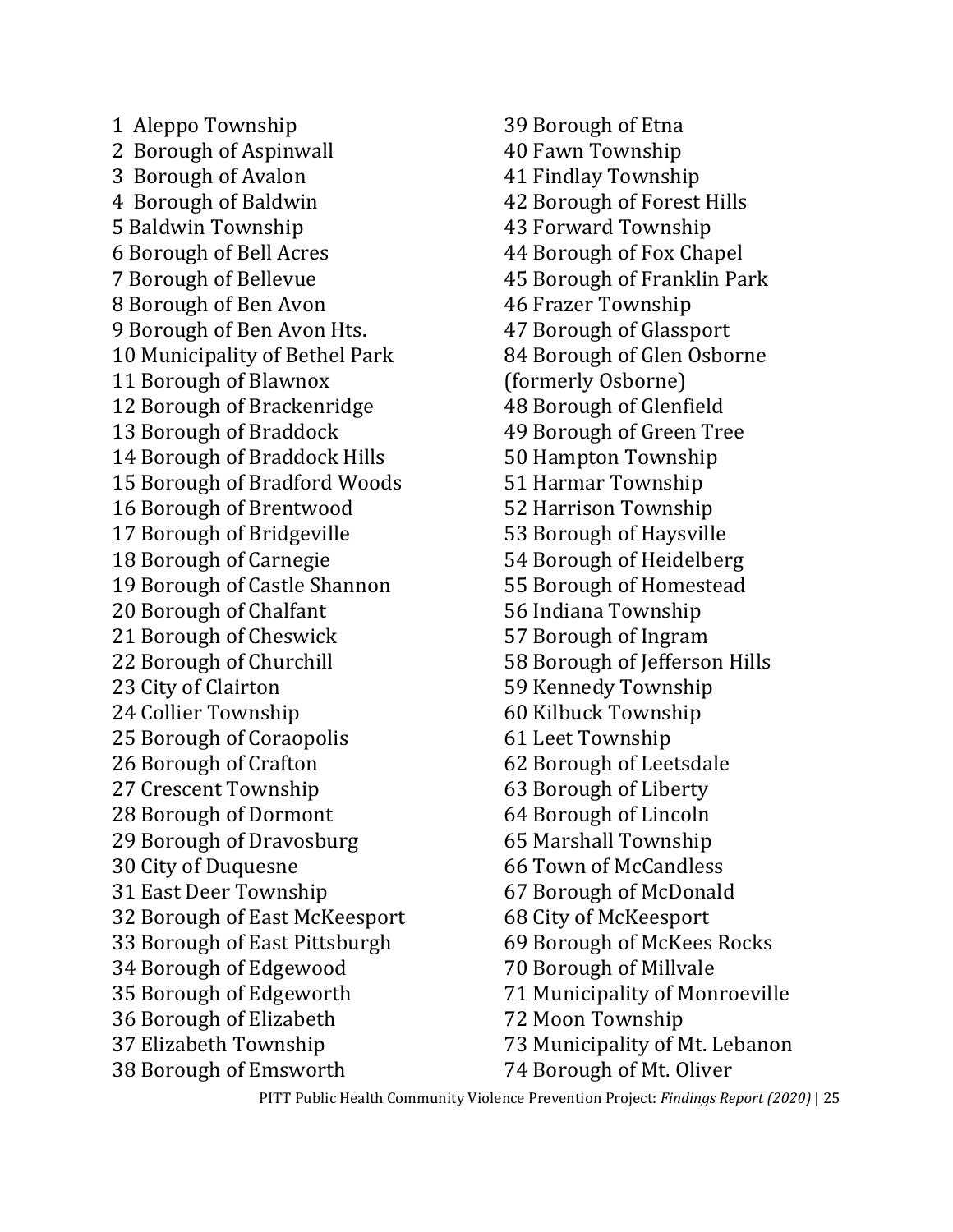75 Borough of Munhall 76 Neville Township 77 North Braddock Borough 78 North Fayette Township 79 North Versailles Township 80 Borough of Oakdale 81 Borough of Oakmont 82 O'Hara Township 83 Ohio Township 85 Municipality of Penn Hills 86 Pennsbury Village 87 Pine Township 88 Borough of Pitcairn 89 City of Pittsburgh 90 Borough of Pleasant Hills 91 Borough of Plum 92 Borough of Port Vue 93 Borough of Rankin 94 Reserve Township 95 Richland Township 96 Robinson Township 97 Ross Township 98 Borough of Rosslyn Farms 99 Scott Township 100 Borough of Sewickley 101 Borough of Sewickley Hts. 102 Borough of Sewickley Hills 103 Shaler Township

104 Borough of Sharpsburg 105 South Fayette Township 106 South Park Township 107 South Versailles Township 108 Borough of Springdale 109 Springdale Township 110 Stowe Township 111 Borough of Swissvale 112 Borough of Tarentum 113 Borough of Thornburg 114 Borough of Trafford 115 Borough of Turtle Creek 116 Upper St. Clair Township 117 Borough of Verona 118 Borough of Versailles 119 Borough of Wall 120 West Deer Township 121 Borough of West Elizabeth 122 Borough of West Homestead 123 Borough of West Mifflin 124 Borough of West View 125 Borough of Whitaker 126 Borough of White Oak 127 Borough of Whitehall 128 Wilkins Township 129 Borough of Wilkinsburg 130 Borough of Wilmerding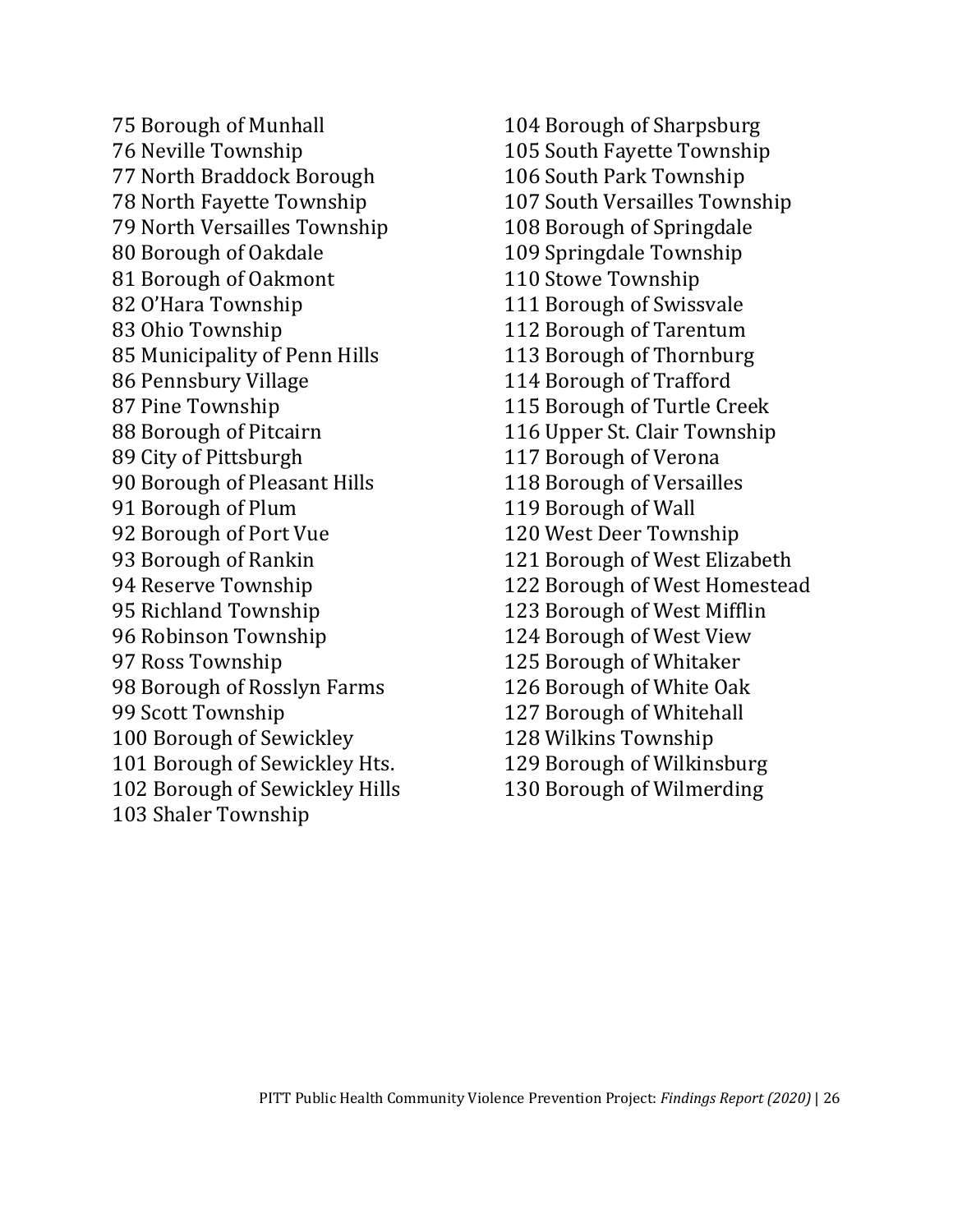### *Appendix B. Pittsburgh Bureau of Police Zone Map*



Source: Pittsburgh Bureau of Police

James Hilston/Post-Gazette